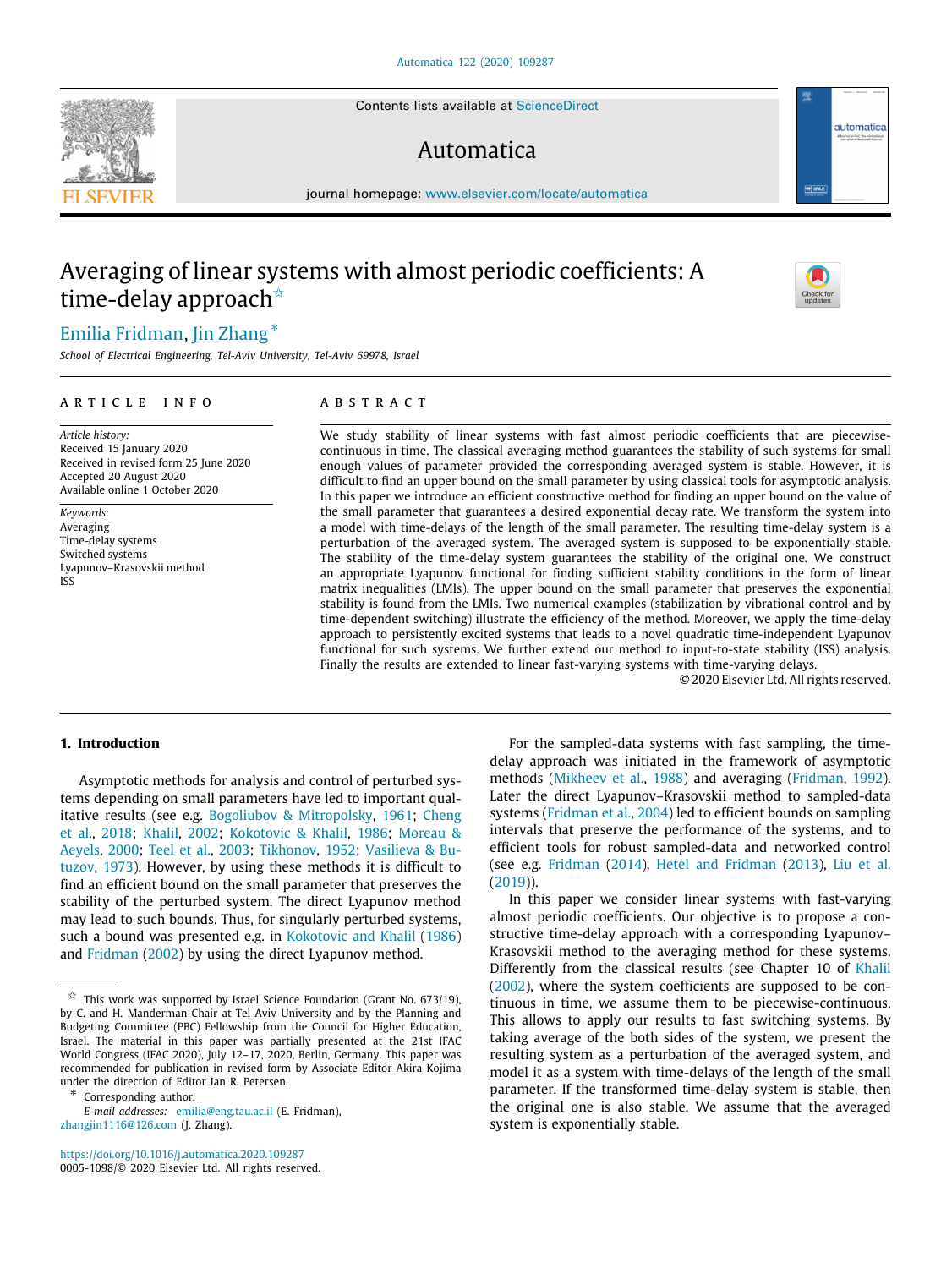We suggest a direct Lyapunov–Krasovskii approach, and formulate sufficient exponential stability conditions in the form of LMIs. The upper bound on the small parameter that guarantees a desired decay rate for the original system can be found from LMIs. Two numerical examples (stabilization by vibrational control and by time-dependent switching) illustrate the efficiency of the method. We further apply the time-delay approach to persistently excited systems that leads to a novel quadratic timeindependent Lyapunov functional for such systems.

We extend our results to input-to-state stability (ISS) of the perturbed systems and to stability and ISS analysis of linear fast-varying systems with state time-varying delays. Note that classical results for averaging of time-delay systems were presented in [Hale and Lunel](#page-10-13) ([1990](#page-10-13)), [Lehman and Weibel](#page-10-14) [\(1999\)](#page-10-14), [Strygin](#page-10-15) [\(1970](#page-10-15)). We propose a constructive method via appropriate Lyapunov functionals that leads to sufficient stability and ISS analysis conditions in the form of LMIs. By solving these LMIs, upper bounds on the small parameter and on the time-varying delay that preserve the performance can be found.

Note also that stability of linear systems with periodic coefficients and either constant or periodic delays was analyzed by using numerical methods: Chebyshov polynomials and finite element methods [\(Butcher & Mann,](#page-10-16) [2009\)](#page-10-16) and semi-discretization method [\(Insperger & Stépán](#page-10-17), [2011](#page-10-17)). An eigenvalue-based technique for stability analysis of such systems was presented in [Michiels and Niculescu](#page-10-18) [\(2014\)](#page-10-18). Stability conditions for linear systems with continuous periodic coefficients and constant delays were provided via complete Lyapunov–Krasovskii functional in [Gomez et al.](#page-10-19) [\(2016](#page-10-19)), [Letyagina and Zhabko](#page-10-20) [\(2009\)](#page-10-20). Guaranteed cost control of periodically switching linear systems with constant delay and appropriate dwelling times (that are supposed to be not too small) was studied in [Xie and Lam](#page-11-4) [\(2018](#page-11-4)) via piecewise linear in time Lyapunov functionals for delay-dependent stability. Strict time-dependent Lyapunov functionals for nonlinear timevarying systems with delays were presented in [Mazenc and](#page-10-21) [Malisoff](#page-10-21) [\(2017\)](#page-10-21).

The article is organized as follows. Section [2](#page-1-0) presents a timedelay approach to stability by averaging. Section [3](#page-4-0) extends the time-delay approach to stability of persistently excited systems. Section [4](#page-5-0) extends the results of Sections [2](#page-1-0) and [3](#page-4-0) to ISS analysis of the perturbed systems. Section [5](#page-7-0) deals with the averaging of time-delay systems. Some conclusions are drawn in the last section. A conference version of the results from Section [2](#page-1-0) was presented on IFAC World Congress 2020 [\(Fridman & Zhang,](#page-10-22) [2020\)](#page-10-22).

#### *1.1. Notations and Jensen's inequalities*

Throughout the paper R *<sup>n</sup>* denotes the *n*-dimensional Euclidean space with the vector norm  $|\cdot|$ ,  $\mathbb{R}^{n \times m}$  is the set of all  $n \times m$  real matrices with the induced matrix norm ∥ · ∥. The superscript *T* stands for matrix transposition, and the notation *P* > 0, for  $P \in \mathbb{R}^{n \times n}$  means that *P* is symmetric and positive definite. The symmetric elements of the symmetric matrix are denoted by  $*$ . Denote by  $C[-h_M, 0]$  the Banach space of continuous functions  $\phi$  :  $[-h_M, 0] \to \mathbb{R}^n$  with the norm  $\|\phi\|_C = \max_{\theta \in [-h_M, 0]} |\phi(\theta)|$ , and by  $L_{\infty}(0, t)$  the space of essentially bounded functions  $\phi$ :  $(0, t) \rightarrow \mathbb{R}^n$  with the norm  $\|\phi[0, t]\|_{\infty} = \text{ess sup}_{\theta \in (0, t)} |\phi(\theta)|$ .

We will employ extended Jensen's inequalities [\(Solomon &](#page-10-23) [Fridman,](#page-10-23) [2013\)](#page-10-23):

#### **Lemma 1.1.** *Denote*

$$
\mathcal{G} = \int_a^b f(s)x(s)ds, \quad \mathcal{Y} = \int_a^b \int_{t-\theta}^t f(\theta)x(s)dsd\theta,
$$

*where*  $a \leq b, f : [a, b] \rightarrow \mathbb{R}, x(s) \in \mathbb{R}^n$  and the integrations *concerned are well defined. Then for any n*  $\times$  *n matrix R*  $>$  0 *the following inequalities hold:*

$$
\mathcal{G}^T R \mathcal{G} \le \int_a^b |f(\theta)| d\theta \int_a^b |f(s)| x^T(s) R x(s) ds, \tag{1.1}
$$

$$
\mathcal{Y}^T R \mathcal{Y} \le \int_a^b |f(\theta)| \theta d\theta \int_a^b \int_{t-\theta}^t |f(\theta)| x^T(s) R x(s) ds d\theta. \tag{1.2}
$$

# **2. A time-delay approach to stability by averaging**

<span id="page-1-8"></span><span id="page-1-1"></span><span id="page-1-0"></span>Consider the fast-varying system:

$$
\dot{x}(t) = A\left(\frac{t}{\varepsilon}\right)x(t), \quad t \ge 0,\tag{2.1}
$$

where  $x(t) \in \mathbb{R}^n$ ,  $A : [0, \infty) \to \mathbb{R}^{n \times n}$  is piecewise-continuous, and  $\varepsilon > 0$  is a small parameter. Similar to the case of general averaging in Section 10.6 of [Khalil](#page-10-2) ([2002](#page-10-2)), assume the following: **A1** There exists  $\tau_1 \geq 1$  such that the following holds:

<span id="page-1-2"></span> $\frac{1}{\varepsilon} \int_{t-\varepsilon}^{t} A(\frac{s}{\varepsilon}) ds = A_{av} + \Delta A(\frac{t}{\varepsilon}),$  $||\Delta A(\frac{t}{ε})|| \leq σ \quad \forall \frac{t}{ε} \geq τ_1$ (2.2)

with Hurwitz constant matrix *Aa*<sup>v</sup> and small enough constant  $\sigma > 0$ .

We will say that system  $(2.1)$  has almost periodic coefficients if it satisfies **A1**. Matrix  $\Delta A(\frac{t}{\varepsilon})$  may stand for system uncertainty whose norm is upper bounded by a known constant  $\sigma$ . Changing variable *s* in ([2.2](#page-1-2)) to  $\theta = \frac{t-s}{\varepsilon}$ , we can rewrite the first equation in ([2.2](#page-1-2)) as

$$
\int_0^1 A(\tfrac{t}{\varepsilon}-\theta) d\theta = A_{av} + \Delta A(\tfrac{t}{\varepsilon}) \quad \forall \tfrac{t}{\varepsilon} \geq \tau_1
$$

or, in terms of the fast time  $\tau = \frac{t}{\varepsilon}$ ,

$$
\int_0^1 A(\tau - \theta) d\theta = A_{av} + \Delta A(\tau) \quad \forall \tau \ge \tau_1.
$$
\n(2.3)

<span id="page-1-6"></span><span id="page-1-3"></span>Under **A1**, the averaged system

$$
\dot{x}_{av}(t) = [A_{av} + \Delta A(\frac{t}{\varepsilon})]x_{av}(t), \quad x_{av}(t) \in \mathbb{R}^n
$$
\n(2.4)

<span id="page-1-9"></span>is exponentially stable for small enough  $\sigma$ .

**Remark 2.1.** If *A*( $\tau$ ) is 1-periodic, then in ([2.3](#page-1-3)) we have  $\Delta A(\tau)$  = 0. If  $A(\tau)$  is *T*-periodic with  $T > 0$ , scaling the time  $t = T\bar{t}$  and denoting  $\bar{x}(\bar{t}) = x(\bar{t}) = x(t)$ , we can present system ([2.1](#page-1-1)) as

$$
\frac{d}{d\bar{t}}\bar{x}(\bar{t})=T\cdot A(\tfrac{T\bar{t}}{\varepsilon})\bar{x}(\bar{t})
$$

with 1-periodic  $A(T\bar{\tau})$ , where  $\bar{\tau} = \frac{\bar{t}}{\varepsilon}$ . In general we can consider almost periodic *A* (in the sense of  $(2.3)$  with non-zero  $\Delta A(\tau)$ ). For example, let  $A(\tau)$  in [\(2.1\)](#page-1-1) have the form

<span id="page-1-4"></span>
$$
A(\tau) = A_1 \cos(\tau) + A_2 \sin^2(3\tau) + A_3 e^{-\tau}, \quad \tau = \frac{t}{\varepsilon}.
$$
 (2.5)

The  $n \times n$  matrices  $A_1$ ,  $A_2$ ,  $A_3$  in [\(2.5\)](#page-1-4) are constant, whereas  $A_2$  is Hurwitz. Then, scaling the time  $t = 2\pi \bar{t}$  and denoting  $\bar{x}(\bar{t}) = x(t)$ , we arrive at  $\dot{\bar{x}}(\bar{t}) = 2\pi A(\frac{2\pi \bar{t}}{\varepsilon})\bar{x}(\bar{t})$  with

$$
\int_0^1 A(2\pi(\tau-\theta))d\theta = 0.5A_2 + \Delta A(\tau),
$$

where

$$
\Delta A(\tau) = A_3 \int_0^1 e^{-2\pi(\tau - \theta)} d\theta.
$$

For all  $\tau \geq \tau_1$  the following holds:

$$
\|\Delta A(\tau)\| \le \|A_3\|e^{-2\pi\tau_1}\int_0^1 e^{2\pi\theta}d\theta \stackrel{\Delta}{=} \sigma
$$

with small enough  $\sigma > 0$  for some  $\tau_1 \geq 1$ .

We will now introduce a time-delay approach to averaging, where the original system  $(2.1)$  $(2.1)$  is transformed to a time-delay system. We integrate [\(2.1\)](#page-1-1) on  $[t - \varepsilon, t]$  for  $t \geq \varepsilon \tau_1$ . Note that similar to [Fridman and Shaikhet](#page-10-24) [\(2016\)](#page-10-24), we can present

<span id="page-1-5"></span>
$$
\frac{1}{\varepsilon} \int_{t-\varepsilon}^{t} \dot{x}(s) ds = \frac{x(t) - x(t-\varepsilon)}{\varepsilon} = \frac{d}{dt} [x(t) - G(t)], \tag{2.6}
$$

where

<span id="page-1-10"></span><span id="page-1-7"></span>
$$
G(t) \stackrel{\Delta}{=} \frac{1}{\varepsilon} \int_{t-\varepsilon}^{t} (s-t+\varepsilon) \dot{x}(s) ds. \tag{2.7}
$$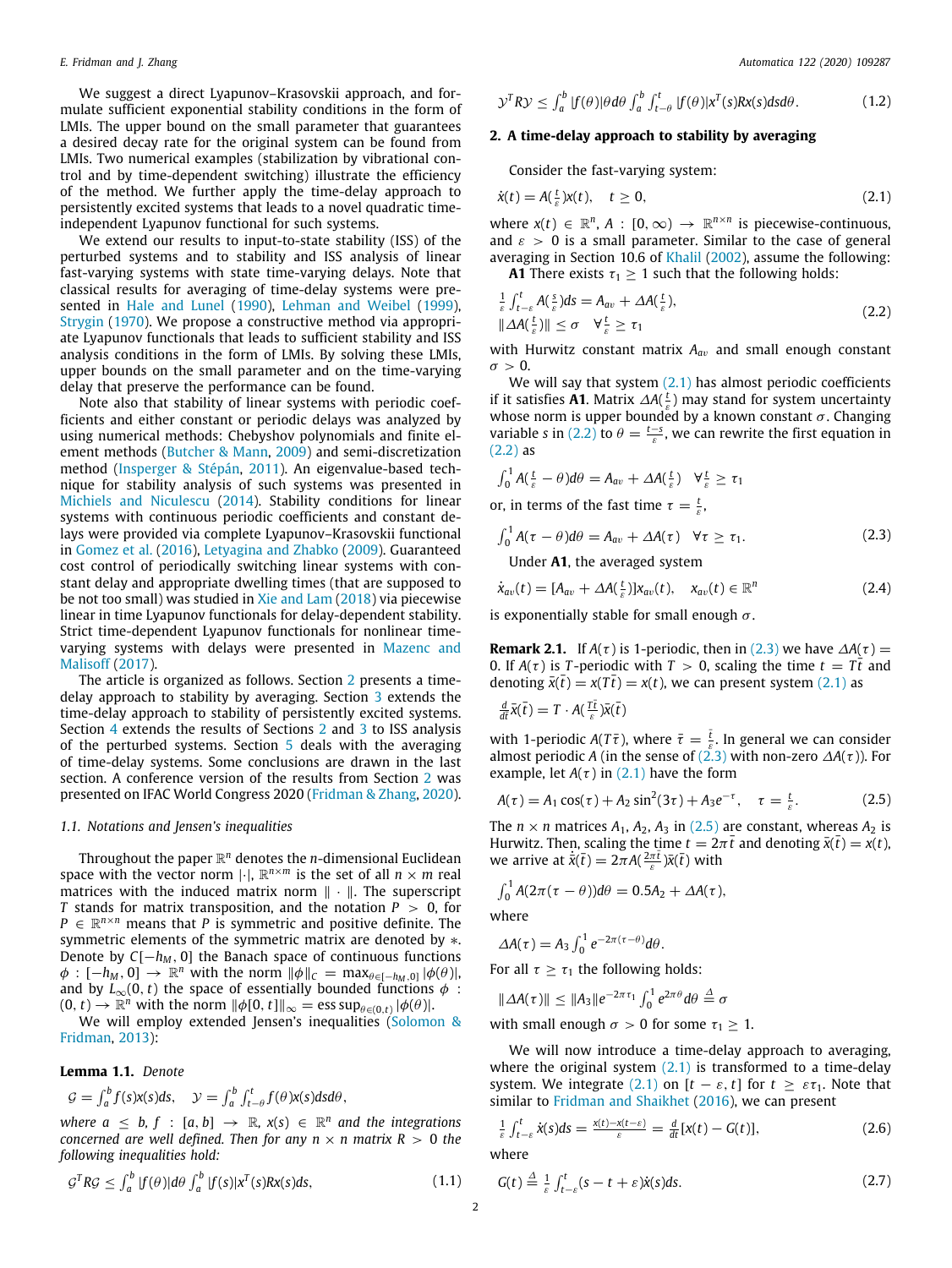Then, integrating [\(2.1\)](#page-1-1) and taking into account [\(2.6](#page-1-5)) we arrive at

$$
\frac{d}{dt}[x(t)-G(t)]=\frac{1}{\varepsilon}\int_{t-\varepsilon}^t A(\frac{s}{\varepsilon})[x(s)\pm x(t)]ds, \quad t\geq \varepsilon\tau_1.
$$

By changing variable  $\varepsilon \theta = t - s$  in the last integral, we have

$$
\frac{1}{\varepsilon} \int_{t-\varepsilon}^{t} A(\frac{s}{\varepsilon}) [x(s) - x(t)] ds
$$
  
=  $\int_{0}^{1} A(\frac{t}{\varepsilon} - \theta) [x(t - \varepsilon \theta) - x(t)] d\theta$   
=  $-\int_{0}^{1} A(\frac{t}{\varepsilon} - \theta) \int_{t-\varepsilon \theta}^{t} \dot{x}(s) ds d\theta.$ 

Finally, denoting

$$
z(t) = x(t) - G(t) \tag{2.8}
$$

and employing  $(2.2)$ , we transform system  $(2.1)$  $(2.1)$  $(2.1)$  into a time-delay system for  $t > \varepsilon \tau_1$ 

$$
\dot{z}(t) = [A_{av} + \Delta A(\frac{t}{\varepsilon})]x(t) - \int_0^1 A(\frac{t}{\varepsilon} - \theta) \int_{t-\varepsilon\theta}^t \dot{x}(s) ds d\theta. \tag{2.9}
$$

System ([2.9](#page-2-0)) is a kind of neutral type system that depends on the past values of  $\dot{x}(s) = A(\frac{s}{\varepsilon})x(s), s \in [t-\varepsilon, t]$ . This can be considered as a neutral system in Hale's form [\(Hale & Lunel,](#page-10-25) [1993](#page-10-25)).

Summarizing, if  $x(t)$  is a solution to system  $(2.1)$  $(2.1)$ , then it satisfies the time-delay system [\(2.9\)](#page-2-0). Therefore, the stability of the time-delay system guarantees the stability of the original non-delayed system. Note that ([2.9](#page-2-0)) can be considered as a perturbation of the averaged system  $(2.4)$ . We will present a Lyapunov–Krasovskii method for ([2.9](#page-2-0)) leading to LMIs for finding an upper bound  $\varepsilon^* > 0$  on  $\varepsilon$  that preserves the exponential stability of system  $(2.1)$  $(2.1)$  for all  $\varepsilon \in (0, \varepsilon^*]$ .

We further assume the following:

**A2** All entries  $a_{kv}(\tau)$  of  $A(\tau)$  are uniformly bounded for  $\tau \ge 0$ with the values from some finite intervals  $a_{kv}(\tau) \in [a_{kv}^m, a_{kv}^M]$  for  $\tau \geq \tau_1 \geq 1.$ 

Under  $A2$ ,  $A(\tau)$  can be presented as a convex combination of the constant matrices  $A_i$  with the entries  $a_{kv}^m$  or  $a_{kv}^M$ :

$$
A(\tau) = \sum_{i=1}^{N} f_i(\tau) A_i \quad \forall \tau \ge \tau_1 \ge 1,
$$
  
\n $f_i \ge 0, \quad \sum_{i=1}^{N} f_i = 1, \quad 1 \le N \le 2^{n^2}.$  (2.10)

Note that  $f_i \neq 0$ . For a constant  $a_{kv}$ , we have  $a_{kv}^m = a_{kv}^M$ . Via  $(2.10)$  $(2.10)$  $(2.10)$ , system  $(2.9)$  $(2.9)$  $(2.9)$  can be rewritten as

$$
\dot{z}(t) = [A_{av} + \Delta A(\frac{t}{\varepsilon})]x(t) - \sum_{i=1}^{N} A_i Y_i(t), \qquad (2.11)
$$

where

$$
Y_i(t) \stackrel{\Delta}{=} \int_0^1 f_i\left(\frac{t}{\varepsilon} - \theta\right) \int_{t-\varepsilon\theta}^t \dot{x}(s) ds d\theta. \tag{2.12}
$$

Given  $\varepsilon^* > 0$ , denote by  $f_i^* > 0$  ( $i = 1, ..., N$ ) the following bounds:

$$
\varepsilon^* \int_0^1 \theta f_i(\tau - \theta) d\theta \le f_i^* \quad \forall \tau \ge \tau_1. \tag{2.13}
$$

<span id="page-2-13"></span>Note that since  $f_i \in [0, 1]$  we can always choose  $f_i^* \leq \frac{\varepsilon^*}{2}$  $\frac{1}{2}$ .

**Theorem 2.1.** Assume **A1** and **A2***. Given matrices*  $A_{av}$ *,*  $A_i$  (*i* = 1, ..., *N*), and constants  $\sigma > 0$ ,  $\alpha > 0$  and  $\varepsilon^* > 0$ , let there exist  $n \times n$  matrices  $P > 0$ ,  $R > 0$ ,  $H_i > 0$  ( $i = 1, \ldots, N$ ) and a scalar λ > 0 *that satisfy the following LMIs:*

$$
\left[\begin{array}{c|c}\n\Phi & \sqrt{\varepsilon^*} A_i^T (R + \sum_{j=1}^N H_j) \\
0_{(N+2)n,n} & (R + \sum_{j=1}^N H_j)\n\end{array}\right] < 0, \quad i = 1, \ldots, N.
$$
\n(2.14)

*E. Fridman and J. Zhang Automatica 122 (2020) 109287*

*Here*

<span id="page-2-11"></span>
$$
\Phi = \begin{bmatrix}\n\Phi_{11} & -A_{av}^T P - 2\alpha P & \Phi_{13} & P \\
* & -\frac{4}{\varepsilon^*} e^{-2\alpha \varepsilon^*} R + 2\alpha P & \Phi_{23} & -P \\
* & * & \Phi_{33} & 0_{Nn,n} \\
* & * & * & -\lambda I_n\n\end{bmatrix},
$$
\n
$$
\Phi_{11} = PA_{av} + A_{av}^T P + 2\alpha P + \lambda \sigma^2 I_n,
$$
\n
$$
\Phi_{13} = -\Phi_{23} = -P[A_1, \dots, A_N],
$$
\n
$$
\Phi_{33} = -2e^{-2\alpha \varepsilon^*} \text{diag}\left\{\frac{1}{I_1^*} H_1, \dots, \frac{1}{I_N^*} H_N\right\}
$$
\n(2.15)

<span id="page-2-14"></span>*with*  $f_i^*$  (*i* = 1, ..., *N*) *defined by* [\(2.13](#page-2-2))*. Then system* [\(2.1\)](#page-1-1) *is exponentially stable with a decay rate*  $\alpha$  for all  $\varepsilon \in (0, \varepsilon^*]$ , meaning *that there exists*  $M_0 > 0$  *such that for all*  $\varepsilon \in (0, \varepsilon^*]$  *the solutions of* [\(2.1\)](#page-1-1) *initialized by*  $x(0) \in \mathbb{R}^n$  *satisfy the following inequality:* 

<span id="page-2-12"></span>
$$
|x(t)|^2 \leq M_0 e^{-2\alpha t} |x(0)|^2 \quad \forall t \geq 0. \tag{2.16}
$$

<span id="page-2-0"></span>*Moreover, if the LMIs* ([2.14\)](#page-2-3) *hold with*  $\alpha = 0$ *, then system* [\(2.1\)](#page-1-1) *is exponentially stable with a small enough decay rate*  $\alpha = \alpha_0 > 0$  *for*  $all \varepsilon \in (0, \varepsilon^*].$ 

# **Proof.** Choose

$$
V_P(t) = z^T(t)Pz(t), \quad 0 < P \in \mathbb{R}^{n \times n}.\tag{2.17}
$$

Differentiating  $V_P(t)$  along ([2.11](#page-2-4)) we have

<span id="page-2-6"></span><span id="page-2-5"></span>
$$
\frac{d}{dt}V_P(t) = 2[x(t) - G(t)]^T P[(A_{av} + \Delta A(\frac{t}{\varepsilon}))x(t) - \sum_{i=1}^N A_i Y_i(t)].
$$
\n(2.18)

To compensate the *G*(*t*)-term, we will use as in [Fridman and](#page-10-24) [Shaikhet](#page-10-24) ([2016\)](#page-10-24)

<span id="page-2-7"></span>
$$
V_R(t) = \frac{1}{\varepsilon} \int_{t-\varepsilon}^t e^{-2\alpha(t-s)} (s-t+\varepsilon)^2 \dot{x}^T(s) R \dot{x}(s) ds, \quad R > 0. \quad (2.19)
$$

We have

$$
\frac{d}{dt}V_R(t) + 2\alpha V_R(t) = \varepsilon \dot{x}^T(t)R\dot{x}(t) \n- \frac{2}{\varepsilon} \int_{t-\varepsilon}^t e^{-2\alpha(t-s)}(s-t+\varepsilon)\dot{x}^T(s)R\dot{x}(s)ds.
$$
\n(2.20)

<span id="page-2-1"></span>By Jensen's inequality ([1.1](#page-1-7))

$$
2G^{T}(t)RG(t) \leq \int_{t-\varepsilon}^{t}(s-t+\varepsilon)\dot{x}^{T}(s)R\dot{x}(s)ds.
$$

Then

<span id="page-2-9"></span>
$$
\frac{d}{dt}V_R(t) + 2\alpha V_R(t) \leq \varepsilon \dot{x}^T(t)R\dot{x}(t) - \frac{4}{\varepsilon}e^{-2\alpha\varepsilon}G^T(t)RG(t).
$$
 (2.21)

<span id="page-2-4"></span>To compensate the  $Y_i(t)$ -terms (distributed delay) in  $(2.18)$  $(2.18)$  $(2.18)$ , we employ as in [Solomon and Fridman](#page-10-23) [\(2013\)](#page-10-23)

<span id="page-2-15"></span><span id="page-2-8"></span>
$$
V_H(t) = \sum_{i=1}^N V_{H_i}(t),
$$
  
\n
$$
V_{H_i}(t) = 2 \int_0^1 \int_{t-\varepsilon\theta}^t e^{-2\alpha(t-s)} (s-t+\varepsilon\theta) \dot{x}^T(s) H_i \dot{x}(s) ds d\theta
$$
\n(2.22)

with  $H_i > 0$ . Differentiating  $V_{H_i}(t)$ , we have

<span id="page-2-2"></span>
$$
\frac{d}{dt}V_{H_i}(t) + 2\alpha V_{H_i}(t)
$$
\n
$$
= \varepsilon \dot{x}^{T}(t)H_{i}\dot{x}(t) - 2\int_{0}^{1}\int_{t-\varepsilon\theta}^{t}e^{-2\alpha(t-s)}\dot{x}^{T}(s)H_{i}\dot{x}(s)dsd\theta
$$
\n
$$
\leq \varepsilon \dot{x}^{T}(t)H_{i}\dot{x}(t) - 2e^{-2\alpha\varepsilon}\int_{0}^{1}\int_{t-\varepsilon\theta}^{t}\dot{x}^{T}(s)H_{i}\dot{x}(s)dsd\theta.
$$

Applying further Jensen's inequality [\(1.2\)](#page-1-8)

$$
Y_i^T(t)H_iY_i(t) \leq \int_0^1 \varepsilon \theta f_i(\frac{t}{\varepsilon} - \theta) d\theta
$$
  
 
$$
\times \int_0^1 f_i(\frac{t}{\varepsilon} - \theta) \int_{t-\varepsilon \theta}^t \dot{x}^T(s) H_i \dot{x}(s) ds d\theta
$$
  
 
$$
\leq f_i^* \int_0^1 \int_{t-\varepsilon \theta}^t \dot{x}^T(s) H_i \dot{x}(s) ds d\theta,
$$

where we took into account  $(2.10)$  and used  $(2.13)$ , we arrive at

<span id="page-2-10"></span><span id="page-2-3"></span>
$$
\frac{d}{dt}V_{H_i}(t) + 2\alpha V_{H_i}(t) \le \varepsilon \dot{x}^T(t)H_i\dot{x}(t) \n- \frac{2}{f_i^*}e^{-2\alpha \varepsilon}Y_i^T(t)H_iY_i(t).
$$
\n(2.23)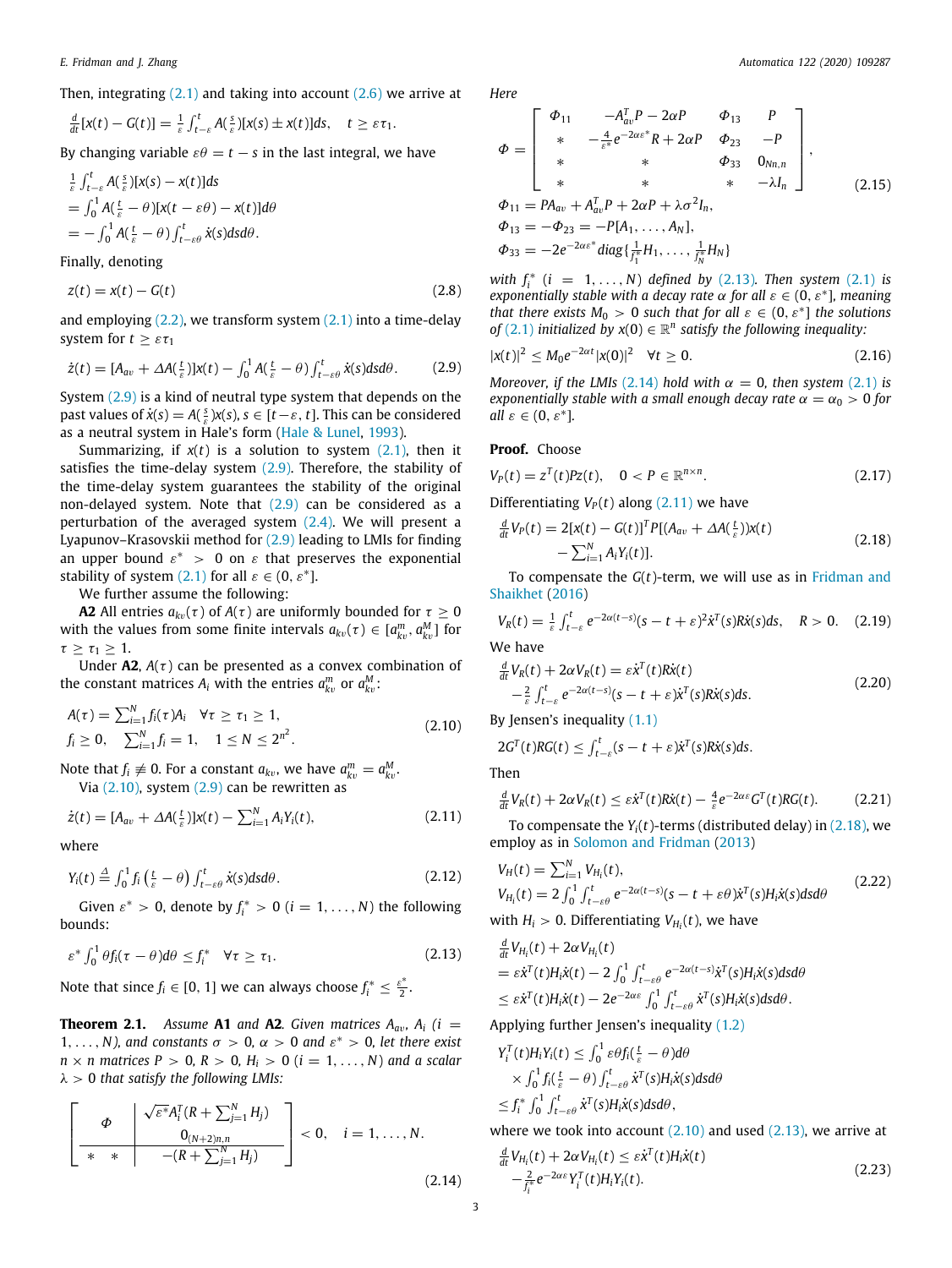Define a Lyapunov functional as

$$
V_1(t) = \bar{V}_1(x(t), \dot{x}_t, \varepsilon) = V_P(t) + V_R(t) + V_H(t),
$$
\n(2.24)

where  $\dot{x}_t = \dot{x}(t+\theta)$  ( $\theta \in [-\varepsilon, 0]$ ), with  $V_P(t)$ ,  $V_R(t)$  and  $V_H(t)$  given by ([2.17](#page-2-6)), [\(2.19\)](#page-2-7) and ([2.22](#page-2-8)) respectively. By Jensen's inequality (3.87) in [Fridman](#page-10-10) ([2014](#page-10-10))

$$
\int_{t-\varepsilon}^{t} \phi^{T}(s) R\phi(s) ds \geq \frac{1}{\varepsilon} \int_{t-\varepsilon}^{t} \phi^{T}(s) ds R \int_{t-\varepsilon}^{t} \phi(s) ds
$$
\nwith  $\phi(s) = (s - t + \varepsilon) \dot{x}(s)$ , for all  $\varepsilon \in (0, \varepsilon^{*}]$  we have\n
$$
V_{1}(t) \geq V_{P}(t) + V_{R}(t)
$$
\n
$$
\geq \left[\begin{matrix} x(t) \\ G(t) \end{matrix}\right]^{T} \left[\begin{matrix} P & -P \\ * & P + e^{-2\alpha \varepsilon^{*}} R \end{matrix}\right] \left[\begin{matrix} x(t) \\ G(t) \end{matrix}\right] \geq c_{1} |x(t)|^{2}
$$
\n(2.25)

with  $\varepsilon$ -independent  $c_1 > 0$ . Thus,  $V_1(t)$  is positive-definite.

To compensate ∆*A*( *t* ε )*x*(*t*) in [\(2.18\)](#page-2-5) we apply S-procedure: we add to  $\dot{V}_1(t)$  the left-hand part of

$$
\lambda(\sigma^2 |x(t)|^2 - |\Delta A(\tfrac{t}{\varepsilon}) x(t)|^2) \ge 0
$$
\n(2.26)

with some  $\lambda > 0$ . Then from ([2.18](#page-2-5)), [\(2.21\)](#page-2-9), [\(2.23\)](#page-2-10) and ([2.26](#page-3-0)), we have along [\(2.11\)](#page-2-4)

$$
\frac{d}{dt}V_1(t) + 2\alpha V_1(t)
$$
\n
$$
\leq \frac{d}{dt}V_1(t) + 2\alpha V_1(t) + \lambda(\sigma^2 |x(t)|^2 - |\Delta A(\frac{t}{\varepsilon})x(t)|^2) \qquad (2.27)
$$
\n
$$
\leq \xi_1^T \Phi \xi_1 + \varepsilon^* \dot{x}^T(t)(R + \sum_{i=1}^N H_i)\dot{x}(t),
$$

where  $\Phi$  is given by ([2.15](#page-2-11)) and

$$
\xi_1^T(t) = [x^T(t), G^T(t), Y_1^T(t), \dots, Y_N^T(t), x^T(t)\Delta A^T(\frac{t}{\varepsilon})].
$$
 (2.28)

Since we are interested in exponential bounds on solutions of  $(2.11)$  $(2.11)$  $(2.11)$  that satisfy  $(2.1)$  $(2.1)$  $(2.1)$ , we substitute into  $(2.27)$ 

$$
\dot{x}(t) = \sum_{i=1}^{N} f_i(\tfrac{t}{\varepsilon}) A_i x(t).
$$

Applying further Schur complements, we conclude that if

$$
\left[\begin{array}{c|c}\n\Phi & \sqrt{\varepsilon^*} \sum_{i=1}^N f_i(\frac{t}{\varepsilon}) A_i^T (R + \sum_{j=1}^N H_j) \\
0_{(N+2)n,n} & -(R + \sum_{j=1}^N H_j)\n\end{array}\right] < 0, \quad (2.29)
$$

we have

*d*

 $\frac{d}{dt}V_1(t) + 2\alpha V_1(t) \leq 0 \quad \forall t \geq \varepsilon \tau_1,$ 

yielding for solutions of  $(2.1)$  $(2.1)$  $(2.1)$  the following bound:

$$
c_1|x(t)|^2 \le V_1(t) \le e^{-2\alpha(t-\varepsilon\tau_1)}V_1(\varepsilon\tau_1), \quad t \ge \varepsilon\tau_1. \tag{2.30}
$$

LMIs ([2.14\)](#page-2-3) imply ([2.29](#page-3-2)) since [\(2.29\)](#page-3-2) is affine in  $\sum_{i=1}^{N} f_i(\frac{t}{\varepsilon}) A_i^T$ .

Note that  $V_1(\varepsilon \tau_1)$  defined by [\(2.24\)](#page-3-3) is upper bounded for all  $\varepsilon \in (0, \varepsilon^*]$ 

$$
V_1(\varepsilon \tau_1) \leq c_2 \bigg[ |x(\varepsilon \tau_1)|^2 + \int_{\varepsilon(\tau_1 - 1)}^{\varepsilon \tau_1} |\dot{x}(s)|^2 ds \bigg] \tag{2.31}
$$

with  $\varepsilon$ -independent  $c_2 > 0$ . For  $t \in [0, \varepsilon \tau_1]$ ,  $x(t)$  satisfies [\(2.1\)](#page-1-1), where under **A2** we have  $||A(\tau)|| \le a$  for some  $a > 0$  and all  $\tau \geq 0$ . Hence,  $\frac{d}{dt} |\mathbf{x}(t)|^2 \leq 2a|\mathbf{x}(t)|^2$  for  $t \in [0, \varepsilon \tau_1]$  yielding

$$
|x(t)| \le e^{at} |x(0)|, \quad |\dot{x}(t)| \le a e^{at} |x(0)|, \quad t \in [0, \varepsilon \tau_1].
$$

Therefore,  $V_1(\varepsilon \tau_1)$  for all  $\varepsilon \in (0, \varepsilon^*]$  can be further upper bounded as

$$
V_1(\varepsilon \tau_1) \leq c_2 \Big[ e^{2a\varepsilon \tau_1} |x(0)|^2 + \int_{\varepsilon(\tau_1 - 1)}^{\varepsilon \tau_1} a^2 e^{2at} |x(0)|^2 ds \Big] \leq c_3 e^{-2\alpha \varepsilon \tau_1} |x(0)|^2 \tag{2.32}
$$

with some  $\varepsilon$ -independent  $c_3 > 0$ . Then [\(2.16](#page-2-12)) follows from [\(2.30\)](#page-3-4) and ([2.32](#page-3-5)).

The feasibility of the strict LMIs [\(2.14\)](#page-2-3) with  $\alpha = 0$  implies the feasibility of  $(2.14)$  $(2.14)$  with the same decision variables and with a small enough positive  $\alpha = \alpha_0$ , and thus guarantees a small enough decay rate.  $\square$ 

<span id="page-3-3"></span>**Remark 2.2.** To select the tuning parameters  $\alpha > 0$  and  $\varepsilon^* > 0$ , we suggest the following algorithm: given matrices  $A_{av}$  and  $A_i$  $(i = 1, \ldots, N)$  and a small constant  $\sigma > 0$ , we verify the feasibility of the LMIs with  $\varepsilon^*$  close to zero to enlarge the upper bound  $\alpha^*$  on  $\alpha$  that preserves the feasibility. We apply here the binary search method (with a high efficiency) to find  $\alpha^*$ . Similarly, by choosing  $\alpha \in (0, \alpha^*]$ , we obtain the upper bound  $\varepsilon^*$  that preserves the feasibility of the LMIs.

<span id="page-3-8"></span>**Remark 2.3.** LMIs of [Theorem](#page-2-13) [2.1](#page-2-13) are always feasible for small enough positive  $\varepsilon^*$ ,  $\alpha$  and  $\sigma$ . Indeed, since  $A_{av}$  is Hurwitz, there exists a  $n \times n$  matrix  $P > 0$  such that for small enough  $\alpha > 0$  the following holds:

$$
\Phi_0\stackrel{\Delta}{=}PA_{av}+A_{av}^TP+2\alpha P<0.
$$

<span id="page-3-0"></span>We choose  $R = N \cdot H_i = e^{2\alpha \varepsilon^*} I_n$   $(i = 1, ..., N)$ ,  $\lambda = \frac{1}{\varepsilon^*}$  and  $\sigma = \varepsilon^*$ . By using Schur complements and further employing  $f_i^* \leq \frac{\varepsilon^*}{2}$  $\frac{\epsilon}{2}$ , we find that LMIs ([2.14\)](#page-2-3) are feasible if the following matrix inequalities hold:

<span id="page-3-1"></span>
$$
\begin{bmatrix}\n\Phi_0 + \varepsilon^* (I_n + 2e^{2\alpha \varepsilon^*} A_i^T A_i) & -A_{av}^T P - 2\alpha P \\
\ast & -\frac{2}{\varepsilon^*} I_n + 2\alpha P\n\end{bmatrix}
$$
\n
$$
+ \varepsilon^* \begin{bmatrix} P \\ -P \end{bmatrix} (I_n + \frac{1}{4} \sum_{i=1}^N A_i A_i^T) \begin{bmatrix} P \\ -P \end{bmatrix}^T < 0, \quad i = 1, ..., N.
$$

<span id="page-3-9"></span>Since  $\Phi_0$  < 0, the latter inequalities are always feasible for small enough  $\varepsilon^* > 0$ .

Note that by similar arguments, all the LMIs presented in the theorems of this paper are feasible for small enough positive  $\varepsilon^*$ and  $\alpha$  (as well as  $\sigma$ ,  $h_M$ ,  $b_0^{-1}$ , ...,  $b_N^{-1}$  in Sections [4](#page-5-0) and [5](#page-7-0) ).

**Remark 2.4.** As it is seen from the proof of [Theorem](#page-2-13) [2.1](#page-2-13) (cf. ([2.26](#page-3-0))), LMIs [\(2.14\)](#page-2-3) guarantee the stability of a more general system than ([2.1](#page-1-1)) with  $A = A(\frac{t}{\varepsilon}, t, \varepsilon)$  provided there exists  $\tau_1 > 0$ such that for all small enough  $\varepsilon > 0$  and  $t \geq \varepsilon \tau_1$  all entries of A are uniformly bounded and

<span id="page-3-2"></span>
$$
\frac{1}{\varepsilon}\int_{t-\varepsilon}^t A(\tfrac{s}{\varepsilon},s,\varepsilon)ds = A_{av} + \Delta A(\tfrac{t}{\varepsilon},t,\varepsilon), \|\Delta A(\tfrac{t}{\varepsilon},t,\varepsilon)\| \leq \sigma,
$$

where  $A_{av}$  is Hurwitz and constant  $\sigma > 0$  is small enough.

<span id="page-3-4"></span>**Example 2.1** (*[Khalil](#page-10-2) ([2002](#page-10-2)), Example 10.10: vibrational control*)**.** Consider the suspended pendulum with the suspension point that is subject to vertical vibrations of small amplitude and high frequency. The linearized at the upper equilibrium position model is given by

<span id="page-3-6"></span>
$$
\dot{x}(t) = \begin{bmatrix} \cos\frac{t}{\varepsilon} & 1\\ \gamma^2 - \cos^2\frac{t}{\varepsilon} & -\gamma(\beta + \Delta\beta) - \cos\frac{t}{\varepsilon} \end{bmatrix} x(t) \tag{2.33}
$$

<span id="page-3-10"></span>with  $\gamma > 0$  and  $\beta > 0$ . Here the uncertainty  $\Delta \beta$  stems from the uncertainties of friction coefficient and satisfies  $|\Delta \beta| \leq \beta_1$ with  $\beta_1 \geq 0$ . Note that we linearized *f* given above (10.32) on p. 410 of [Khalil](#page-10-2) [\(2002](#page-10-2)) at  $x_1 = \pi$ ,  $x_2 = 0$  to derive ([2.33](#page-3-6)). Similar to [Remark](#page-1-9) [2.1](#page-1-9), we change the time variable  $t = 2\pi t$  and define  $\bar{x}(\bar{t}) = x(2\pi \bar{t}) = x(t)$ , therefore,

<span id="page-3-5"></span>
$$
\dot{\bar{x}}(\bar{t}) = 2\pi \begin{bmatrix} \cos \frac{2\pi \bar{t}}{\varepsilon} & 1\\ \gamma^2 - \cos^2 \frac{2\pi \bar{t}}{\varepsilon} & -\gamma(\beta + \Delta \beta) - \cos \frac{2\pi \bar{t}}{\varepsilon} \end{bmatrix} \bar{x}(\bar{t}).
$$
\n(2.34)

Then we obtain

<span id="page-3-7"></span>
$$
A_{av} = 2\pi \begin{bmatrix} 0 & 1 \\ \gamma^2 - 0.5 & -\gamma \beta \end{bmatrix}, \quad \Delta A = -2\pi \gamma \begin{bmatrix} 0 & 0 \\ 0 & \Delta \beta \end{bmatrix}
$$

with  $\sigma = 2\pi \gamma \beta_1$ . It follows from Theorem 10.4 of [Khalil](#page-10-2) [\(2002\)](#page-10-2) that for  $\gamma^2$  < 0.5 and small enough  $\varepsilon$ , system ([2.34](#page-3-7)) with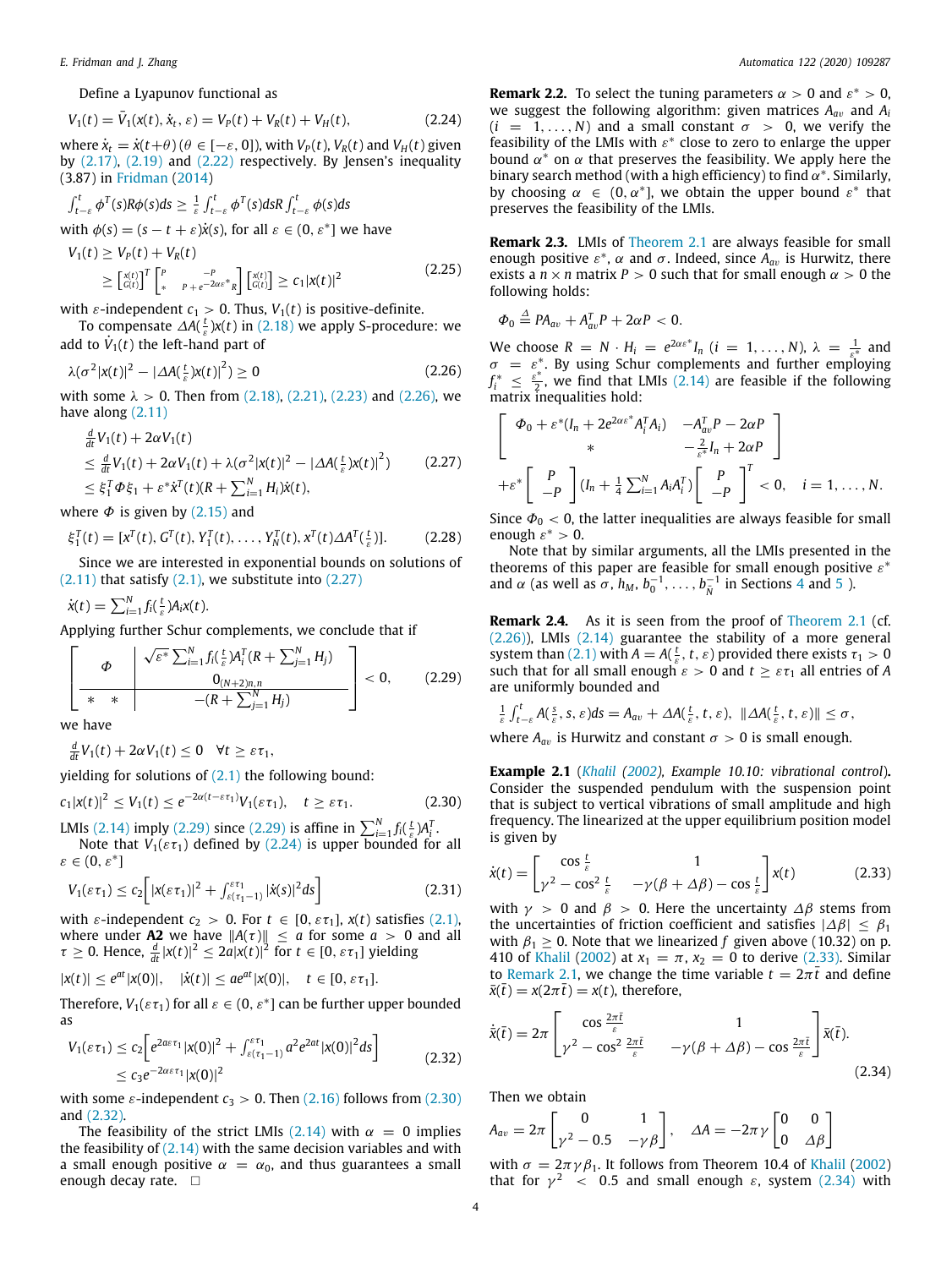$\Delta\beta = 0$  is exponentially stable. By applying [Theorem](#page-2-13) [2.1](#page-2-13), we will find upper bounds on  $\varepsilon$  and uncertainty  $\Delta\beta$  that guarantee the exponential convergence of [\(2.34\)](#page-3-7) with a decay rate  $\alpha > 0$ for all  $\varepsilon$  and  $\Delta\beta$  that are not larger than the found upper bounds.

We choose  $\gamma = 0.2$  and  $\beta = 1$ . Note that cos  $\tau \in [-1, 1]$ and cos<sup>2</sup>  $\tau \in [0, 1]$ . Therefore, system [\(2.34\)](#page-3-7) can be presented as a system with polytopic type uncertainty, where  $A_1, \ldots, A_8$ correspond to the eight vertices:

$$
A_{i} = 2\pi \begin{bmatrix} -1 & 1 \\ -0.46 \pm 0.5 & 0.2(\pm \beta_{1} + 4) \end{bmatrix}, \quad i = 1, ..., 4,
$$
  

$$
A_{i} = 2\pi \begin{bmatrix} 1 & 1 \\ -0.46 \pm 0.5 & -0.2(\pm \beta_{1} + 6) \end{bmatrix}, \quad i = 4, ..., 8.
$$
 (2.35)

Here for simplicity we choose  $f_i^* = 0.5\varepsilon^*(i = 1, \ldots, 8)$ , where  $f_i^*$ is defined by  $(2.13)$  $(2.13)$ . By verifying the feasibility of LMIs  $(2.14)$  $(2.14)$  $(2.14)$  in the eight vertices [\(2.35\)](#page-4-1) (four vertices for  $\beta_1 = 0$ ), we find upper bounds  $\varepsilon^*$  that guarantee the exponential stability of ([2.34](#page-3-7)) for all  $\varepsilon \in (0, \varepsilon^*]$  either with a small enough decay rate (for  $\alpha = 0$ ) or with  $\alpha = 0.2$ :

$$
\beta_1 = 0: \qquad \alpha = 0, \qquad \varepsilon^* = 0.0031; \n\alpha = 0.2, \qquad \varepsilon^* = 0.0021; \n\beta_1 = 0.1: \qquad \alpha = 0, \qquad \varepsilon^* = 0.0013; \n\alpha = 0.2, \qquad \varepsilon^* = 0.0007.
$$

Numerical simulations under an arbitrary initial condition show that the system [\(2.34\)](#page-3-7) with  $\Delta \beta = 0$  preserves the stability till a larger upper bound  $\varepsilon^* = 0.47$ , which may illustrate the conservatism of the proposed method.

<span id="page-4-7"></span>**Example 2.2** (*[Hetel and Fridman](#page-10-11) [\(2013\)](#page-10-11): stabilization by fast switching*)**.** Consider a switched uncertain system

$$
\dot{x}(t) = \begin{cases}\n(\bar{A}_1 + \Delta \bar{A}_1(\frac{t}{\varepsilon}))x(t), & t \in [k\varepsilon, k\varepsilon + \beta\varepsilon), \\
(\bar{A}_2 + \Delta \bar{A}_2(\frac{t}{\varepsilon}))x(t), & t \in [k\varepsilon + \beta\varepsilon, (k+1)\varepsilon),\n\end{cases}
$$
\n(2.36)

where  $\varepsilon > 0$ ,  $k = 0, 1, \ldots$  and  $\beta \in (0, 1)$ , with unstable modes

$$
\bar{A}_1 = \begin{bmatrix} 0.1 & 0.3 \\ 0.6 & -0.2 \end{bmatrix}, \ \bar{A}_2 = \begin{bmatrix} -0.13 & -0.16 \\ -0.33 & 0.03 \end{bmatrix}
$$

and uncertainties

$$
\Delta \bar{A}_1(\frac{t}{\varepsilon}) = \begin{bmatrix} 0 & 0 \\ 0 & g(\frac{t}{\varepsilon}) \end{bmatrix}, \quad \Delta \bar{A}_2(\frac{t}{\varepsilon}) = \begin{bmatrix} g(\frac{t}{\varepsilon}) & 0 \\ 0 & 0 \end{bmatrix},
$$
\n
$$
|g(\tau)| \le g_1 \quad \forall \tau \ge 0,
$$
\n(2.37)

where  $g_1 \geq 0$ . Then [\(2.36\)](#page-4-2) can be presented as [\(2.1\)](#page-1-1) with

$$
A(\tau) = \sum_{i=1}^{2} \chi_i(\tau) (\bar{A}_i + \Delta \bar{A}_i(\tau)),
$$
  
\n
$$
\tau = \frac{t}{\varepsilon} \in [k, k+1), \quad k = 0, 1, ...,
$$
\n(2.38)

where  $\chi_1(\tau) = \chi_{[k,k+\beta]}(\tau)$  is the indicator function of  $[k, k+\beta)$ ,  $\chi_2(\tau) = 1 - \chi_1(\tau)$ . Choose  $\beta = 0.4$  that leads to Hurwitz

$$
A_{av} = \beta \bar{A}_1 + (1 - \beta) \bar{A}_2,
$$

and

$$
\Delta A(\tau) = \int_0^\beta \Delta \bar{A}_1(\tau - \theta) d\theta + \int_\beta^1 \Delta \bar{A}_2(\tau - \theta) d\theta.
$$

The latter yields

$$
\|\Delta A(\tau)\| \le \int_0^\beta \|\Delta \bar{A}_1(\tau - \theta)\| d\theta + \int_\beta^1 \|\Delta \bar{A}_2(\tau - \theta)\| d\theta
$$

implying  $\sigma = g_1$ . Since  $A(\tau)$  is not continuous, the classical results with asymptotic methods (e.g. Theorem 10.4 of [Khalil](#page-10-2) ([2002\)](#page-10-2) are not applicable here.

Taking into account the uncertainties given by [\(2.37\)](#page-4-3), system ([2.36](#page-4-2)) can be presented as a system with polytopic type uncertainty  $(2.10)$  $(2.10)$ , where  $A_1, \ldots, A_4$  correspond to the four vertices:

$$
A_{i} = \begin{bmatrix} 0.1 & 0.3\\ 0.6 & -0.2 \pm g_1 \end{bmatrix}, \quad f_{i}(\tau) = \chi_{1}(\tau), \quad i = 1, 2,
$$
  

$$
A_{i} = \begin{bmatrix} -0.13 \pm g_1 & -0.16\\ -0.33 & 0.03 \end{bmatrix}, \quad f_{i}(\tau) = \chi_{2}(\tau), \quad i = 3, 4.
$$
 (2.39)

The bounds  $(2.13)$  in this example can be found as follows:

<span id="page-4-4"></span><span id="page-4-1"></span>
$$
\varepsilon^* \int_0^1 \theta \chi_1(\tau - \theta) d\theta \le \varepsilon^* \int_{1-\beta}^1 \theta d\theta
$$
  
= 0.5\varepsilon^\* [1 - (1 - \beta)^2]  $\stackrel{\Delta}{=} f_i^*$ ,  $i = 1, 2$ ,  

$$
\varepsilon^* \int_0^1 \theta \chi_2(\tau - \theta) d\theta \le \varepsilon^* \int_\beta^1 \theta d\theta
$$
  
= 0.5\varepsilon^\* (1 - \beta^2)  $\stackrel{\Delta}{=} f_i^*$ ,  $i = 3, 4$ .  
(2.40)

By verifying the feasibility of LMIs  $(2.14)$  in the four vertices  $(2.39)$ (two vertices for  $g_1 = 0$ ), we find the upper bounds  $\varepsilon^*$  that guarantee the exponential stability of  $(2.36)$  $(2.36)$  $(2.36)$  for all  $\varepsilon \in (0, \varepsilon^*]$ either with a small enough decay rate (for  $\alpha = 0$ ) or with a decay rate  $\alpha = 0.005$ :

<span id="page-4-9"></span>
$$
g_1 = 0:
$$
  $\alpha = 0,$   $\varepsilon^* = 0.1363;$   
\n $\alpha = 0.005,$   $\varepsilon^* = 0.0930;$   
\n $g_1 = 0.01:$   $\alpha = 0,$   $\varepsilon^* = 0.0244;$  (2.41)  
\n $\alpha = 0.005,$   $\varepsilon^* = 0.0033.$ 

Numerical simulations show that system [\(2.36\)](#page-4-2) with  $\Delta \bar{A}_i(\tau)$  = 0 ( $i = 1, 2$ ) is stable for a much larger upper bound  $\varepsilon^* = 37.8$ .

<span id="page-4-2"></span>**Remark 2.5.** As it is seen from the examples, the theoretical upper bounds on  $\varepsilon$  are essentially smaller than the values found from simulations. This often happens for systems with two timescales (e.g. singularly perturbed systems), where the theory is aimed for comparatively small values of  $\varepsilon$  that preserve the two scales, whereas in the numerical examples it may happen that the stability is guaranteed also for large values of  $\varepsilon$ . Note that by using classical tools for asymptotic analysis, it is difficult to find an upper bound on  $\varepsilon$  that preserves the stability. We propose a constructive time-delay approach with a positive bound on  $\varepsilon$  that guarantees a desired performance and that is found from easily verifiable LMIs. This is the first paper on time-delay approach to averaging. As it happened with the first results for delaydependent stability conditions (see Sections 3.6–3.10 of [Fridman](#page-10-10) ([2014\)](#page-10-10)), we believe that our method will be improved in the future.

#### <span id="page-4-8"></span><span id="page-4-3"></span>**3. A time-delay approach to persistently excited systems**

<span id="page-4-0"></span>In this section, we consider the following persistently excited (PE) system

<span id="page-4-5"></span>
$$
\dot{\bar{x}}(\tau) = -\varepsilon p(\tau) p^T(\tau) \bar{x}(\tau), \quad \tau \ge 0,
$$
\n(3.1)

where  $\bar{x}(\tau) \in \mathbb{R}^n$ ,  $p : [0, \infty) \to \mathbb{R}^n$  is measurable and  $\varepsilon > 0$  is a small parameter. Similar to [Pogromsky and Matveev](#page-10-26) ([2017](#page-10-26)), we assume that function *p* has the following properties:

**A3** Boundedness: there exists a constant *M* such that for almost all  $\tau > 0$ 

<span id="page-4-6"></span>
$$
p(\tau)p^{T}(\tau) \leq M^{2}I_{n}.\tag{3.2}
$$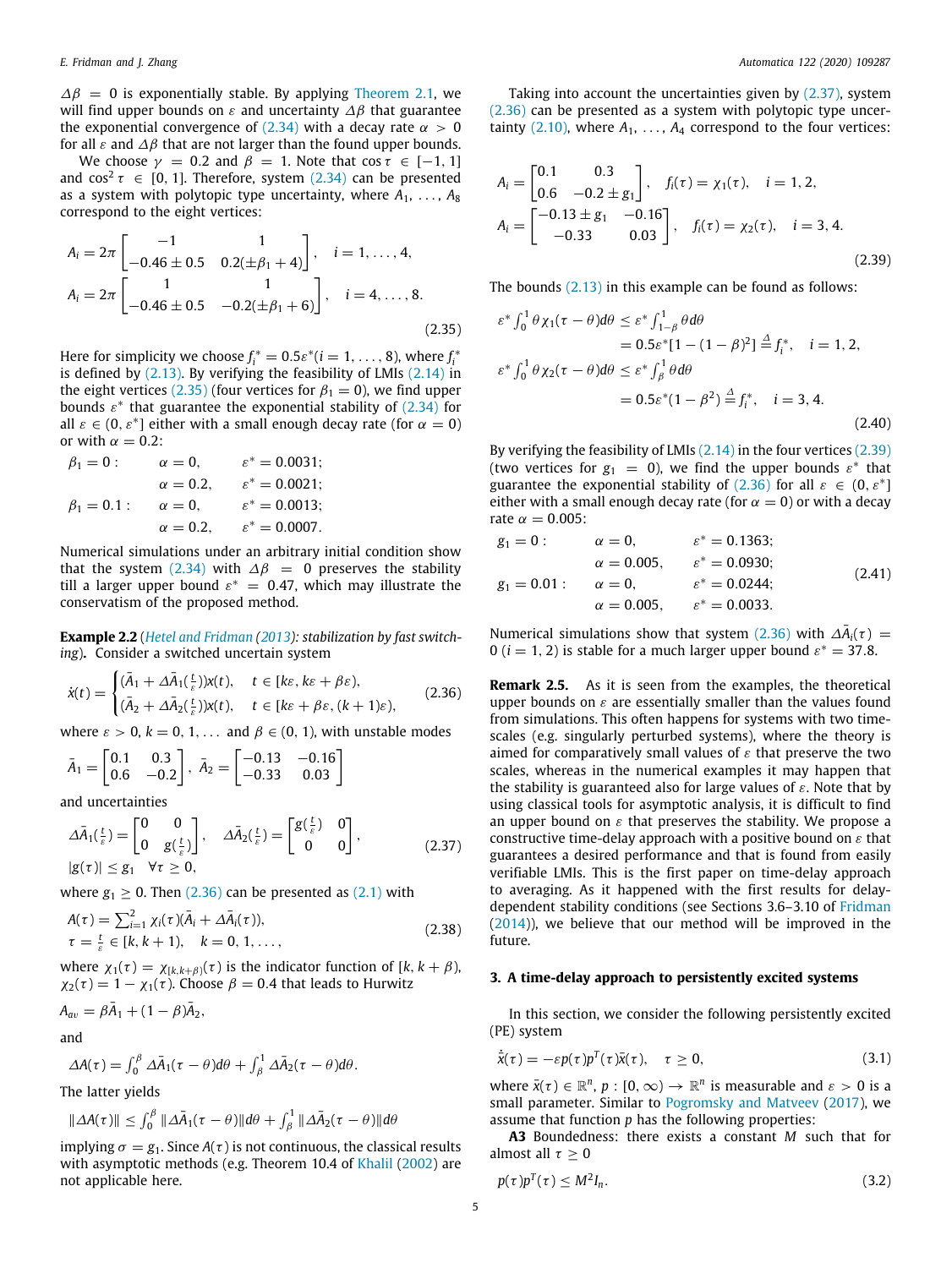**A4** Persistency of excitation: there is a constant  $\rho > 0$  such that

$$
\int_0^1 p(\tau - \theta) p^T(\tau - \theta) d\theta \ge \rho I_n \quad \forall \tau \ge 1.
$$
 (3.3)

From **A3** it follows that

$$
\int_0^1 p(\tau - \theta) p^T(\tau - \theta) d\theta \le M^2 I_n \quad \forall \tau \ge 1.
$$
 (3.4)

**Remark 3.1.** The system [\(3.1](#page-4-5)) has been studied in [Pogrom](#page-10-26)[sky and Matveev](#page-10-26) ([2017](#page-10-26)), [Zhang et al.](#page-11-5) [\(2019\)](#page-11-5), where sufficient conditions were provided to guarantee the stability. Particu-lar<u>ly, in Zhang</u> et al. ([2019](#page-11-5)), the following condition  $2\varepsilon M^2$   $>$  $\sqrt{\varepsilon M^2-\varepsilon \rho}$  guarantees the asymptotic stability of [\(3.1\)](#page-4-5). Clearly that given  $M > 0$  and  $\rho > 0$ , the latter condition does not hold for small enough  $\varepsilon$ . This is different from our results that guarantee stability for small  $\varepsilon$ . In [Pogromsky and Matveev](#page-10-26) [\(2017\)](#page-10-26), a bound on the decay rate has been derived by introducing a novel non-quadratic Lyapunov functional. Time-varying Lyapunov functions for PE were considered in [Efimov and Fradkov](#page-10-27) ([2015\)](#page-10-27), [Verrelli and Tomei](#page-11-6) ([2020](#page-11-6)). We have proposed explicit time-independent Lyapunov functional with matrices found from LMIs (to be compared with time-varying Lyapunov functions found from time-varying differential Lyapunov equations with some pre-chosen initial conditions). Since our functional leads to exponential stability conditions in terms of LMIs, these conditions can be easily extended further to ISS conditions (see Section [4\)](#page-5-0) in terms of simply verifiable LMIs.

By changing the time  $\tau = \frac{t}{\varepsilon}$  and defining  $\bar{x}(\tau) = x(\varepsilon \tau) = x(t)$ , we can rewrite the PE system  $(3.1)$  in the slow time as

$$
\dot{x}(t) = -p(\frac{t}{\varepsilon})p^T(\frac{t}{\varepsilon})x(t), \quad t \ge 0.
$$
\n(3.5)

Following the time-delay approach to averaging of Section [2,](#page-1-0) we integrate [\(3.5\)](#page-5-1) on  $[t - \varepsilon, t]$  for  $t \geq \varepsilon$ , and employ [\(2.6\)](#page-1-5) with notation  $(2.7)$ . Then we transform  $(3.5)$  $(3.5)$  $(3.5)$  to the following time-delay system:

$$
\dot{z}(t) = -A_{av}\left(\frac{t}{\varepsilon}\right)x(t) + Y(t), \quad t \ge \varepsilon,\tag{3.6}
$$

where  $z(t) = x(t) - G(t)$  with  $G(t)$  defined by ([2.7](#page-1-10)). Here

$$
A_{av} \left(\frac{t}{\varepsilon}\right) \stackrel{\Delta}{=} \frac{1}{\varepsilon} \int_{t-\varepsilon}^{t} p\left(\frac{s}{\varepsilon}\right) p^{T}\left(\frac{s}{\varepsilon}\right) ds = \int_{0}^{1} p\left(\frac{t}{\varepsilon} - \theta\right) p^{T}\left(\frac{t}{\varepsilon} - \theta\right) d\theta,
$$
  
\n
$$
Y(t) \stackrel{\Delta}{=} \int_{0}^{1} p\left(\frac{t}{\varepsilon} - \theta\right) p^{T}\left(\frac{t}{\varepsilon} - \theta\right) \int_{t-\varepsilon\theta}^{t} \dot{x}(s) ds d\theta.
$$
 (3.7)

Under **A3** and **A4**, the following holds:

$$
\rho I_n \le A_{av} \left(\frac{t}{\varepsilon}\right) \le M^2 I_n. \tag{3.8}
$$

As in Section [2](#page-1-0), the original system  $(3.1)$  $(3.1)$  is stable if the timedelay system  $(3.6)$  $(3.6)$  $(3.6)$  is stable. Moreover,  $(3.6)$  can be considered as a perturbation of the exponentially stable system

$$
\dot{x}_{av}(t)=-A_{av}\left(\frac{t}{\varepsilon}\right)x_{av}(t),\quad x_{av}(t)\in\mathbb{R}^n.
$$

For the stability analysis of  $(3.6)$ , we first consider  $(2.17)$  $(2.17)$  $(2.17)$  with a scalar matrix  $P = pI_n$ , i.e.

$$
V_p(t) = pz^T(t)z(t),
$$
\n(3.9)

where  $p > 0$  is a scalar. Differentiating  $V_p(t)$  along ([3.6](#page-5-2)) we have

$$
\frac{d}{dt}V_p(t) = 2p[x(t) - G(t)]^T[-A_{av}\left(\frac{t}{\varepsilon}\right)x(t) + Y(t)].
$$
\n(3.10)

To compensate the *G*(*t*)-term in [\(3.10\)](#page-5-3), we use ([2.19\)](#page-2-7) with  $R = rI_n$ , i.e.

$$
V_r(t) = r \frac{1}{\varepsilon} \int_{t-\varepsilon}^t e^{-2\alpha(t-s)} (s-t+\varepsilon)^2 \dot{\chi}^T(s) \dot{\chi}(s) ds,
$$
 (3.11)

where *r* is a positive scalar. Then [\(2.21](#page-2-9)) holds, where due to [\(3.5\)](#page-5-1) and **A3** we obtain

$$
\dot{x}^T(t)R\dot{x}(t) \leq r\dot{x}^T(t)\dot{x}(t) \leq rM^4x^T(t)x(t).
$$

# Hence,

$$
\frac{d}{dt}V_r(t) + 2\alpha V_r(t) \leq \varepsilon r M^4 x^T(t) x(t) - \frac{4}{\varepsilon} e^{-2\alpha \varepsilon} r G^T(t) G(t).
$$
 (3.12)

To compensate the *Y*(*t*)-term in ([3.10\)](#page-5-3), we employ

<span id="page-5-6"></span>
$$
V_{\eta}(t) = 2\eta \int_0^1 \int_{t-\varepsilon\theta}^t e^{-2\alpha(t-s)} (s-t+\varepsilon\theta) \dot{x}^T(s) \dot{x}(s) ds d\theta \qquad (3.13)
$$

<span id="page-5-10"></span>with a scalar  $\eta > 0$ . Differentiating  $V_n(t)$  and using **A3**, we have

$$
\frac{d}{dt}V_{\eta}(t) + 2\alpha V_{\eta}(t) \leq \varepsilon \eta M^{4} x^{T}(t)x(t)
$$
\n
$$
-2e^{-2\alpha\varepsilon} \eta \int_{0}^{1} \int_{t-\varepsilon\theta}^{t} \dot{x}^{T}(s)\dot{x}(s)dsd\theta.
$$
\n(3.14)

Applying further Jensen's inequality [\(1.2\)](#page-1-8)

$$
Y^{T}(t)Y(t) \leq \int_{0}^{1} \int_{t-\varepsilon\theta}^{t} p(\frac{t}{\varepsilon} - \theta) p^{T}(\frac{t}{\varepsilon} - \theta) ds d\theta
$$
  
 
$$
\times \int_{0}^{1} p(\frac{t}{\varepsilon} - \theta) p^{T}(\frac{t}{\varepsilon} - \theta) \int_{t-\varepsilon\theta}^{t} \dot{x}^{T}(s) \dot{x}(s) ds d\theta
$$
  
 
$$
\leq \frac{\varepsilon}{2} M^{4} \int_{0}^{1} \int_{t-\varepsilon\theta}^{t} \dot{x}^{T}(s) \dot{x}(s) ds d\theta,
$$
 (3.15)

we arrive at

$$
\frac{d}{dt}V_{\eta}(t) + 2\alpha V_{\eta}(t) \leq \varepsilon M^4 \eta x^T(t)x(t) \n- \frac{4}{\varepsilon M^4} e^{-2\alpha \varepsilon} \eta Y^T(t)Y(t).
$$
\n(3.16)

<span id="page-5-14"></span><span id="page-5-8"></span>Consider a Lyapunov functional as

$$
V_2(t) = V_p(t) + V_r(t) + V_\eta(t),
$$
\n(3.17)

where  $V_p(t)$ ,  $V_r(t)$  and  $V_n(t)$  are given by ([3.9](#page-5-4)), [\(3.11\)](#page-5-5) and [\(3.13\)](#page-5-6) respectively. From  $(2.25)$ , it follows that  $V_2(t)$  is positive-definite since  $V_2(t) \ge V_p(t) + V_r(t) > c_1 |x(t)|^2$  for some  $c_1 > 0$ . By combining ([3.10](#page-5-3)), ([3.12](#page-5-7)) and [\(3.16\)](#page-5-8), and treating the term  $A_{av}$  ( $\frac{t}{\varepsilon}$ ) in [\(3.10\)](#page-5-3) as the one from polytope with two vertices  $A_1 = \rho I_n$  and  $A_2 = M^2 I_n$  (cf. ([3.8](#page-5-9))), we arrive at the following result:

<span id="page-5-1"></span>**Theorem 3.1.** *Assume* **A3** *and* **A4***. Given constants*  $M^2 > \rho > 0$ *,*  $\alpha > 0$  and  $\varepsilon^* > 0$ , let there exist positive scalars p, r and  $\eta$  that *satisfy the following two LMIs:*

<span id="page-5-11"></span>
$$
\mathcal{E}_i < 0, \quad i = 1, 2,\tag{3.18}
$$

<span id="page-5-2"></span>*where*

<span id="page-5-15"></span>
$$
E_{i} = \begin{bmatrix} \frac{E_{i11}}{4} & pa_{i} - 2\alpha p & p \\ * & -\frac{4}{\varepsilon^{*}} e^{-2\alpha \varepsilon^{*}} r + 2\alpha p & -p \\ * & * & -\frac{4}{\varepsilon^{*} M^{4}} e^{-2\alpha \varepsilon^{*}} \eta \end{bmatrix},
$$
\n
$$
E_{i11} = -2pa_{i} + 2\alpha p + \varepsilon^{*} M^{4} (r + \eta),
$$
\n
$$
a_{1} = \rho, \quad a_{2} = M^{2}.
$$
\n
$$
(3.19)
$$

<span id="page-5-13"></span><span id="page-5-9"></span>*Then system* [\(3.5\)](#page-5-1) *is exponentially stable with a decay rate* α *for all*  $\varepsilon \in (0, \varepsilon^*]$ , meaning that there exists  $M_0 > 0$  such that for all  $\varepsilon \in (0, \varepsilon^*]$  *the solutions of* [\(3.5\)](#page-5-1) *initialized by*  $x(0)$  *satisfy* [\(2.16\)](#page-2-12)*. Moreover, if the LMIs are feasible with*  $\alpha = 0$ *, then system* [\(3.5\)](#page-5-1) *is exponentially stable with a small enough decay rate*  $\alpha = \alpha_0 > 0$  *for*  $all \varepsilon \in (0, \varepsilon^*].$ 

<span id="page-5-4"></span>**Example 3.1.** Consider the PE system [\(3.1\)](#page-4-5) subject to ([3.2](#page-4-6)) and ([3.3](#page-5-10)). We choose  $\alpha = 0.5$ . By verifying the feasibility of LMIs ([3.18](#page-5-11)) with  $M = 1$  and  $\rho = 0.55$ , we find an upper bound  $\varepsilon^* = 0.0645$  that preserves the exponential stability of [\(3.1\)](#page-4-5), where  $\varepsilon = \varepsilon^*$ , with a decay rate  $\varepsilon^* \alpha = 0.03225$ . For  $\varepsilon^* = 0.0645$ , the resulting decay rate  $\frac{\varepsilon^* \beta}{(1+\varepsilon^*)^2}$  $\frac{\varepsilon^*\rho}{(1+\varepsilon^*M^2)^2}$  = 0.0313 of [Pogromsky and](#page-10-26) [Matveev](#page-10-26) [\(2017](#page-10-26)) is a bit smaller.

#### <span id="page-5-3"></span>**4. ISS analysis of fast-varying linear systems**

<span id="page-5-5"></span><span id="page-5-0"></span>In this section we will extend the stability analysis of Sections [2](#page-1-0) and [3](#page-4-0) to ISS analysis of the perturbed systems.

#### *4.1. ISS analysis by averaging*

<span id="page-5-12"></span>Consider the fast-varying perturbed system

<span id="page-5-7"></span>
$$
\dot{x}(t) = A\left(\frac{t}{\varepsilon}\right)x(t) + B\left(\frac{t}{\varepsilon}\right)w(t), \quad t \ge 0,
$$
\n(4.1)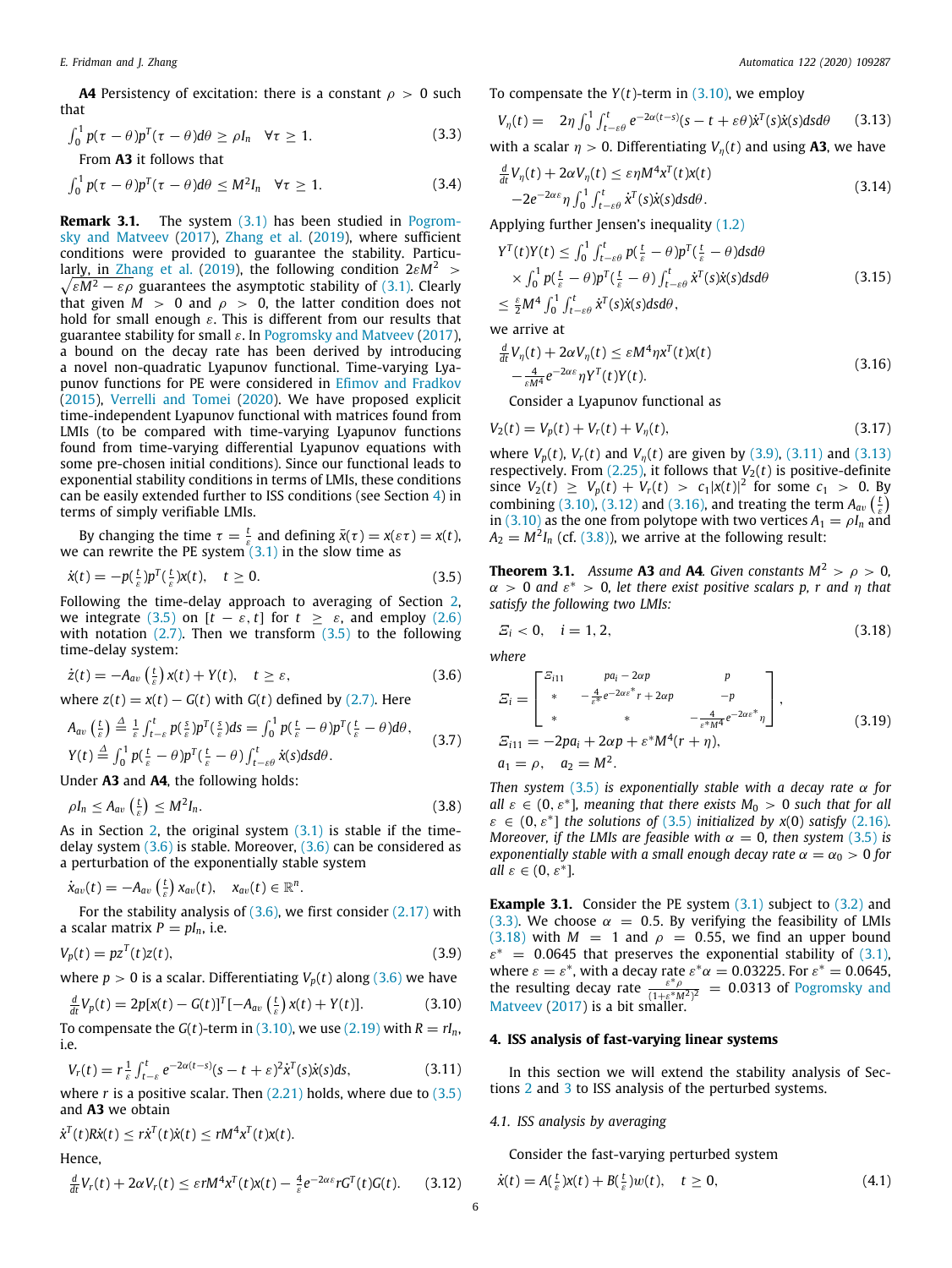where  $x(t) \in \mathbb{R}^n$ ,  $A : [0, \infty) \to \mathbb{R}^{n \times n}$  and  $B : [0, \infty) \to \mathbb{R}^{n \times n_w}$ are piecewise-continuous,  $\varepsilon > 0$  is a small parameter, and  $w(t) \in$  $\mathbb{R}^{n_w}$  is a disturbance. The disturbance is supposed to be locally essentially bounded meaning that  $w \in L_{\infty}(0, t)$  for all  $t > 0$ .

We assume that **A1** and **A2** and relation [\(2.10](#page-2-1)) hold. Assume additionally

**A5** All entries  $b_{kv}(\tau)$  of  $B(\tau)$  are uniformly bounded for  $\tau \geq 0$ with the values from some finite intervals  $b_{kv}(\tau) \in [b_{kv}^m, b_{kv}^M]$  for  $\tau \geq \tau_1 \geq 1$ .

In this paper  $B(\tau)$  is treated as a matrix from the time-varying polytope. Under  $\overline{AB}$ ,  $B(\tau)$  can be presented as a convex combination of the constant matrices  $B_l$  with the entries  $b_{kv}^m$  or  $b_{kv}^M$ :

$$
B(\tau) = \sum_{l=1}^{\bar{N}} \bar{f}_l(\tau) B_l \quad \forall \tau \ge \tau_1 \ge 1,
$$
  
\n
$$
\bar{f}_l \ge 0, \quad \sum_{l=1}^{\bar{N}} \bar{f}_l = 1, \quad 1 \le \bar{N} \le 2^{n \times n_w}.
$$
\n(4.2)

Following the time-delay approach to averaging, we integrate ([4.1](#page-5-12)) on  $[t - \varepsilon, t]$  for  $t \geq \varepsilon \tau_1$ . Then we arrive at

$$
\dot{z}(t) = [A_{av} + \Delta A(\frac{t}{\varepsilon})]x(t) - \int_0^1 A(\frac{t}{\varepsilon} - \theta) \int_{t-\varepsilon\theta}^t \dot{x}(s) ds d\theta + \int_0^1 B(\frac{t}{\varepsilon} - \theta) w(t - \theta \varepsilon) d\theta, \quad t \ge \varepsilon \tau_1,
$$
\n(4.3)

where  $z(t)$  is given by  $(2.8)$  $(2.8)$  $(2.8)$ . Compared to  $(2.9)$  $(2.9)$  $(2.9)$ , the latter system has an additional term  $\int_0^1 B(\frac{t}{\varepsilon}-\theta)w(t-\theta\varepsilon)d\theta.$  From [\(4.2\)](#page-6-0), we have

$$
\int_0^1 B(\frac{t}{\varepsilon} - \theta) w(t - \theta \varepsilon) d\theta = \sum_{l=1}^{\tilde{N}} B_l w_l(t),
$$
\nwhere

$$
w_l(t) \stackrel{\Delta}{=} \int_0^1 \bar{f}_l(\frac{t}{\varepsilon} - \theta) w(t - \theta \varepsilon) d\theta.
$$
 (4.5)

Since  $0 \leq \bar{f}_l \leq 1$ , we have

$$
|w_l(t)| = |\int_0^1 \overline{f}_l(\frac{t}{\varepsilon} - \theta)w(t - \theta \varepsilon)d\theta|
$$
  
\n
$$
\leq \int_0^1 |\overline{f}_l(\frac{t}{\varepsilon} - \theta)||w(t - \theta \varepsilon)|d\theta
$$
  
\n
$$
\leq ||w[0, t]||_{\infty}, \quad l = 1, ..., \overline{N}, \quad t \geq \varepsilon \tau_1.
$$
\n(4.6)

Then system [\(4.3\)](#page-6-1) has the following form

$$
\dot{z}(t) = [A_{av} + \Delta A(\frac{t}{\varepsilon})]x(t) - \sum_{i=1}^{N} A_i Y_i(t) + \sum_{i=1}^{\tilde{N}} B_i w_i(t), \quad t \ge \varepsilon \tau_1,
$$
\n(4.7)

where  $Y_i(t)$  and  $w_i(t)$  are given by  $(2.12)$  $(2.12)$  and  $(4.5)$  $(4.5)$  $(4.5)$ , respectively. Note that system  $(4.1)$  is ISS if the time-delay system  $(4.7)$  is ISS. We now present the ISS conditions for system  $(4.7)$ :

<span id="page-6-14"></span>**Theorem 4.1.** *Assume* **A1***,* **A2** *and* **A5***. Given matrices Aa*v*, A<sup>i</sup>*  $(i = 1, ..., N)$ *,*  $B_i$   $(l = 1, ..., N)$ *, and constants*  $\sigma > 0$ *,*  $\alpha > 0$ *and*  $\varepsilon^* > 0$ , let there exist  $n \times n$  matrices  $P > 0$ ,  $R > 0$ ,  $H_i > 0$  $(i = 1, ..., N)$ *, and scalars*  $\lambda > 0$  *and b*<sub>*l*</sub>  $> 0$  (*l* = 0, ..., *N*) *that satisfy the following LMIs:* √

$$
\left[\begin{array}{c|c}\n\bar{\Phi} & \sqrt{\varepsilon^*} A_i^T (R + \sum_{j=1}^N H_j) \\
0_{(N+2)n + \bar{N} n w, n} & 0 \\
\hline\n\sqrt{\varepsilon^*} B_i^T (R + \sum_{j=1}^N H_j) & 0, \\
\hline\n\ast & \ast & -(R + \sum_{j=1}^N H_j) \\
i = 1, \dots, N, \quad l = 1, \dots, \bar{N},\n\end{array}\right] < 0,
$$
\n(4.8)

*where*

$$
\begin{aligned}\n\bar{\Phi} &= \begin{bmatrix} \Phi & \bar{\Phi}_{12} \\ * & \bar{\Phi}_{22} \end{bmatrix}, \\
\bar{\Phi}_{12} &= \begin{bmatrix} P & -P & 0_{n,(N+1)n} \end{bmatrix}^T \begin{bmatrix} B_1 & \dots & B_{\bar{N}} & 0_{n,n_w} \end{bmatrix}, \\
\bar{\Phi}_{22} &= -diag\{b_1 I_{n_w}, \dots, b_{\bar{N}} I_{n_w}, b_0 I_{n_w}\},\n\end{aligned} \tag{4.9}
$$

*and*  $\Phi$  *is given by* [\(2.15\)](#page-2-11). Then system [\(4.1\)](#page-5-12) *is ISS for all*  $\varepsilon \in (0, \varepsilon^*]$ , *meaning that there exists*  $M_0 > 0$  *such that for all*  $\varepsilon \in (0, \varepsilon^*]$  *and*  *locally essentially bounded* w*, the solutions of system* ([4.1](#page-5-12)) *initialized by*  $x(0) \in \mathbb{R}^n$  satisfy the following inequality:

<span id="page-6-5"></span>
$$
|x(t)|^2 \le M_0 e^{-2\alpha t} |x(0)|^2
$$
  
+  $\left[M_0 e^{-2\alpha t} + \frac{b_0 + \dots + b_{\tilde{N}}}{2\alpha c_1}\right] ||w[0, t]||_{\infty}^2 \quad \forall t \ge 0,$  (4.10)

*where c*<sub>1</sub> denotes the smallest eigenvalue of matrix  $\begin{bmatrix} P & -P & -P \\ P & P & -P \end{bmatrix}$ ∗ *P*+*e* <sup>−</sup>2αε<sup>∗</sup> *R* ] *. Moreover, given* ∆ > 0*, the ellipsoid*

<span id="page-6-13"></span>
$$
\mathfrak{X} = \{ \mathbf{x} \in \mathbb{R}^n : |\mathbf{x}|^2 \le \frac{b_0 + \dots + b_{\bar{N}}}{2\alpha c_1} \Delta^2 \}
$$
\n(4.11)

<span id="page-6-0"></span>*is exponentially attractive with a decay rate*  $\alpha$  *for all*  $x(0) \in \mathbb{R}^n$ *and essentially bounded* w with ess  $\sup_{t\geq 0} |w(t)| \leq \Delta$ . In addition, *if LMIs* [\(4.8\)](#page-6-4) *are feasible for*  $\alpha = 0$ , *then system* [\(4.1\)](#page-5-12) *is ISS for*  $all \varepsilon \in (0, \varepsilon^*]$  and  $(4.10)$  $(4.10)$  $(4.10)$  holds with a small enough decay rate  $\alpha = \alpha_0 > 0$ .

**Proof.** Differentiating  $V_1(t)$  given by  $(2.24)$  $(2.24)$  $(2.24)$  along  $(4.7)$  $(4.7)$  $(4.7)$  and following arguments of [Theorem](#page-2-13) [2.1](#page-2-13), we arrive at

<span id="page-6-7"></span><span id="page-6-1"></span>
$$
\frac{d}{dt}V_1(t) + 2\alpha V_1(t) - b_0|w(t)|^2 - \sum_{l=1}^{\tilde{N}} b_l|w_l(t)|^2
$$
\n
$$
\leq \bar{\xi}_1^T(t)\bar{\Phi}\bar{\xi}_1(t) + \varepsilon^* \dot{x}^T(t)(R + \sum_{i=1}^N H_i)\dot{x}(t),
$$
\n(4.12)

where

$$
\bar{\xi}_1^T(t) = [\xi_1^T(t), \xi_2^T(t)], \ \xi_2^T(t) = [w_1^T(t), \dots, w_N^T(t), w^T(t)],
$$

<span id="page-6-12"></span>and  $\xi_1(t)$  and  $\overline{\Phi}$  is given by ([2.28\)](#page-3-9) and [\(4.9\)](#page-6-6) respectively. Via [\(2.10\)](#page-2-1) and  $(4.2)$  $(4.2)$  $(4.2)$ , we can present system  $(4.1)$  $(4.1)$  $(4.1)$  as follows

<span id="page-6-8"></span><span id="page-6-2"></span>
$$
\dot{x}(t) = \sum_{i=1}^{N} f_i(\frac{t}{\varepsilon}) A_i x(t) + \sum_{l=1}^{N} \bar{f}_l(\frac{t}{\varepsilon}) B_l w(t).
$$
 (4.13)

Note that the term  $-b_0|w(t)|^2$  in [\(4.12\)](#page-6-7) compensates  $w(t)$  that stems from the substitution of  $\dot{x}$  given by ([4.13\)](#page-6-8) into [\(4.12\)](#page-6-7). By Schur complements, if

$$
\left[\begin{array}{c|c} & \sqrt{\varepsilon^*} \sum_{i=1}^N f_i(\frac{t}{\varepsilon}) A_i^T (R + \sum_{j=1}^N H_j) \\ 0_{(N+2)n + \bar{N}n_w, n} & 0_{(N+2)n + \bar{N}n_w, n} \\ \hline \frac{\sqrt{\varepsilon^*} \sum_{l=1}^N \bar{f}_l(\frac{t}{\varepsilon}) B_l^T (R + \sum_{j=1}^N H_j)}{-(R + \sum_{j=1}^N H_j)} & 0, \\ \end{array}\right] < 0, \tag{4.14}
$$

<span id="page-6-3"></span>then for  $t \geq \varepsilon \tau_1$  the following holds:

<span id="page-6-10"></span><span id="page-6-9"></span>
$$
\frac{d}{dt}V_1(t) + 2\alpha V_1(t) - b_0|w(t)|^2 - \sum_{l=1}^{\bar{N}} b_l|w_l(t)|^2 \leq 0.
$$

By comparison principle, the latter implies

$$
V_1(t) \le e^{-2\alpha(t-\varepsilon\tau_1)}V_1(\varepsilon\tau_1) + \frac{b_0 + \dots + b_{\tilde{N}}}{2\alpha} ||w[0, t]||_{\infty}^2, \n t \ge \varepsilon\tau_1.
$$
\n(4.15)

LMIs ([4.8](#page-6-4)) yield ([4.14\)](#page-6-9) and thus [\(4.15\)](#page-6-10).

For  $t \in [0, \varepsilon \tau_1]$ ,  $x(t)$  satisfies [\(4.1\)](#page-5-12), where under **A2** and **A5** there exist  $a > 0$  and  $b > 0$  such that  $||A(\tau)|| \le a$  and  $||B(\tau)|| \le b$ for all  $\tau \geq 0$ . We obtain

<span id="page-6-4"></span>
$$
|\dot{x}(t)| \leq a|x(t)| + b||w[0, t]||_{\infty}, \quad t \in [0, \varepsilon\tau_1]
$$

implying

$$
2|x(t)||\dot{x}(t)| \leq 2a|x(t)|^2 + 2b|x(t)||w[0, t]||_{\infty}^2, \quad t \in [0, \varepsilon\tau_1],
$$

or, by Young's inequality,

$$
\frac{d}{dt}|x(t)|^2 \le (2a+b)|x(t)|^2 + b||w[0, t]||_{\infty}^2, \quad t \in [0, \varepsilon\tau_1].
$$

<span id="page-6-6"></span>By comparison principle, the latter yields

<span id="page-6-11"></span>
$$
|x(t)|^2 \le e^{(2a+b)t} |x(0)|^2 + \frac{be^{(2a+b)t}}{2a+b} ||w[0, t]||_{\infty}^2, \quad t \in [0, \varepsilon \tau_1].
$$
\n(4.16)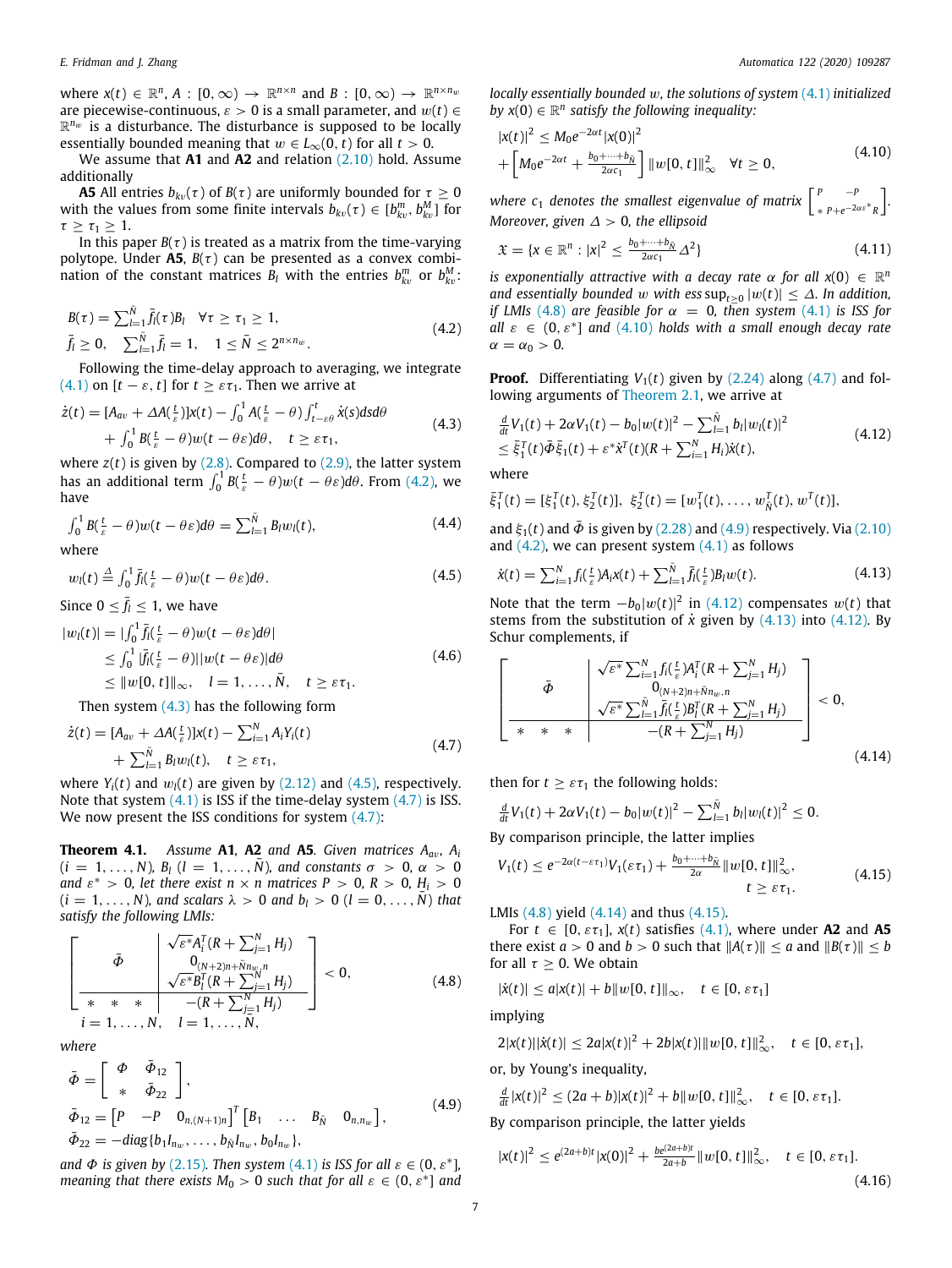### Then

$$
|\dot{x}(t)|^2 \le 2a^2 |x(t)|^2 + 2b^2 ||w[0, t]||_{\infty}^2
$$
  
\n
$$
\le 2a^2 e^{(2a+b)t} |x(0)|^2 + 2b \left( a^2 \frac{e^{(2a+b)t}}{2a+b} + b \right) ||w[0, t]||_{\infty}^2,
$$
\n(4.17)  
\n $t \in [0, \varepsilon \tau_1].$ 

From [\(2.31\)](#page-3-10), ([4.16\)](#page-6-11) and ([4.17](#page-7-1)), it follows that

$$
V_1(\varepsilon\tau_1) \le c_3 e^{-2\alpha\varepsilon\tau_1} \left[ |x(0)|^2 + \|w[0, t]\|_{\infty}^2 \right],
$$
  
\n
$$
t \in [0, \varepsilon\tau_1], \quad \varepsilon \in (0, \varepsilon^*]
$$
\n(4.18)

with some  $\varepsilon$ -independent  $c_3 > 0$ . The latter inequality together with [\(2.25\)](#page-3-8) and [\(4.15\)](#page-6-10) implies ([4.10\)](#page-6-5).

The feasibility of the strict LMIs [\(4.8\)](#page-6-4) with  $\alpha = 0$  implies their feasibility with the same decision variables and with a small enough  $\alpha = \alpha_0 > 0$ , and thus guarantees ISS.  $\Box$ 

# *4.2. ISS analysis of persistently excited systems*

In this section, we consider the PE system  $(3.5)$  $(3.5)$  $(3.5)$  in the presence of perturbations

$$
\dot{x}(t) = -p(\frac{t}{\varepsilon})p^T(\frac{t}{\varepsilon})x(t) + B(\frac{t}{\varepsilon})w(t), \quad t \ge 0,
$$
\n(4.19)

where  $\varepsilon > 0$ ,  $B : [0, \infty) \to \mathbb{R}^{n \times n_w}$  is piecewise-continuous, and  $w(t) \in \mathbb{R}^{n_w}$  is the essentially bounded disturbance. Assume that **A3** - **A5** and presentation [\(4.2\)](#page-6-0) hold. Following the time-delay approach to averaging of Section [2](#page-1-0), we integrate [\(4.19\)](#page-7-2) on [*t*−ε, *t*] for  $t \geq \varepsilon$ . Using the notations given by [\(2.7\)](#page-1-10), [\(2.8\)](#page-2-14), [\(3.7\)](#page-5-13) and [\(4.4\)](#page-6-12), we rewrite system ([4.19](#page-7-2)) as

$$
\dot{z}(t) = -A_{av}(\frac{t}{\varepsilon})x(t) + Y(t) + \sum_{l=1}^{\bar{N}} B_l w_l(t), \quad t \ge \varepsilon. \tag{4.20}
$$

Note that the ISS of the time-delay system [\(4.20](#page-7-3)) implies the ISS of  $(4.19)$  $(4.19)$  $(4.19)$ . To derive stability conditions of system  $(4.20)$ , we consider Lyapunov functional  $V_2(t)$  given by  $(3.17)$ . Differentiating  $V_2(t)$  along  $(4.20)$  $(4.20)$  $(4.20)$  via  $(3.12)$  $(3.12)$  and  $(3.16)$  we arrive at

$$
\frac{d}{dt}V_2(t) + 2\alpha V_2(t) - b_0|w(t)|^2 - \sum_{l=1}^{\tilde{N}} b_l|w_l(t)|^2
$$
\n
$$
\leq 2p[x(t) - G(t)]^T[-A_{av}(\frac{t}{\varepsilon})x(t) + Y(t) + \sum_{l=1}^{\tilde{N}} B_lw_l(t)]
$$
\n
$$
+ 2\alpha px^T(t)x(t) + \varepsilon(r + \eta)\dot{x}^T(t)\dot{x}(t)
$$
\n
$$
-\frac{4}{\varepsilon}e^{-2\alpha\varepsilon}rG^T(t)G(t) - \frac{4}{\varepsilon M^4}e^{-2\alpha\varepsilon}\eta Y^T(t)Y(t)
$$
\n
$$
-b_0|w(t)|^2 - \sum_{l=1}^{\tilde{N}} b_l|w_l(t)|^2.
$$
\n(4.21)

Further by substituting ([4.19](#page-7-2)) and applying Young's inequality, we obtain due to **A3**

$$
\dot{\chi}^T(t)\dot{\chi}(t) \le 2x^T(t)p(\frac{t}{\varepsilon})p^T(\frac{t}{\varepsilon})p(\frac{t}{\varepsilon})\chi(t) \n+2w^T(t)B^T(\frac{t}{\varepsilon})B(\frac{t}{\varepsilon})w^T(t) \n\le 2M^4x^T(t)\chi(t) + 2w^T(t)B^T(\frac{t}{\varepsilon})B(\frac{t}{\varepsilon})w^T(t).
$$
\n(4.22)

Then for all  $t \geq \varepsilon$ 

$$
\frac{d}{dt}V_2(t) + 2\alpha V_2(t) - b_0|w(t)|^2 - \sum_{l=1}^{\bar{N}} b_l|w_l(t)|^2 \le 0
$$
\n(4.23)

if the two matrix inequalities

$$
\left[\begin{array}{c|c} & 0_{3n+\bar{N}n_w,n} & 0 & 0 & 0\\ \hline \bar{z}_i & \sqrt{2\varepsilon^* (r+\eta) \sum_{l=1}^N \bar{f}_l(\frac{t}{\varepsilon}) B_l^T} & 0, & i=1,2\\ \hline \ast & \ast & -(r+\eta)I_n & \end{array}\right] < 0, \quad i=1,2
$$
\n(4.24)

are feasible, where

$$
\bar{E}_i = \left[ \begin{array}{cc} \left( E_i + \text{diag}\{\varepsilon M^4(r + \eta), 0_{2,2}\} \right) \otimes I_n & \tilde{\Phi}_{12} \\ * & \tilde{\Phi}_{22} \end{array} \right]. \tag{4.25}
$$

Here  $\mathcal{Z}_i$  and  $\bar{\mathcal{P}}_{22}$  are given by [\(3.19\)](#page-5-15) and ([4.9](#page-6-6)) respectively, and  $\tilde{\Phi}_{12} = p \begin{bmatrix} I_n & -I_n & 0_{n,n} \end{bmatrix}^T \begin{bmatrix} B_1 & \dots & B_{\bar{N}} & 0_{n,n_w} \end{bmatrix}.$ 

Since ([4.24](#page-7-4)) is affine in  $\sum_{l=1}^{\bar{N}} \bar{f}_l(\frac{t}{\varepsilon}) B_l^T$ , we obtain the following ISS result:

<span id="page-7-1"></span>**Theorem 4.2.** *Assume* **A3** *-* **A5***. Given matrices*  $B_l$  *(* $l = 1, ..., N$ *), and constants*  $M^2 > \rho > 0$ ,  $\alpha > 0$  *and*  $\varepsilon^* > 0$ , let there exist *positive scalars p, r,*  $\eta$  *and*  $b_l$  ( $l = 0, \ldots, \overline{N}$ ) *that satisfy the following LMIs:*

<span id="page-7-6"></span>
$$
\left[\begin{array}{c|c}\bar{\mathcal{Z}}_{i} & \mathbf{0}_{3n+\bar{N}n_{w},n} \\ \hline * & -\frac{1}{2}(\bar{\mathcal{Z}}_{i} + \eta)B_{l}^{T} \\ \hline \end{array}\right] < 0, \quad i = 1, 2, \quad l = 1, \ldots, \bar{N},
$$
\n
$$
(4.26)
$$

*where*  $\overline{E}_i$  *is given by* [\(4.25](#page-7-5)). Then system ([4.19](#page-7-2)) *is ISS for all*  $\varepsilon \in$  $(0, \varepsilon^*]$ , meaning that there exists  $M_0 > 0$  such that for all  $\varepsilon \in (0, \varepsilon^*]$ *and locally essentially bounded* w*, the solutions of system* [\(4.19\)](#page-7-2) *initialized by*  $x(0) \in \mathbb{R}^n$  *satisfy* ([4.10](#page-6-5))*. Moreover, given*  $\Delta > 0$ *, the ellipsoid* X *given by* ([4.11\)](#page-6-13) *is exponentially attractive with a decay rate*  $\alpha$  *for all*  $x(0) \in \mathbb{R}^n$  *and essentially bounded* w with  $\cos \sup_{t \geq 0} |w(t)| \leq \Delta$ *. In addition, if the LMIs* [\(4.26\)](#page-7-6) *hold with*  $\alpha = 0$ , *then system* ([4.19](#page-7-2)) *is ISS for all*  $\varepsilon \in (0, \varepsilon^*]$  *and* [\(4.10](#page-6-5)) *holds with a small enough decay rate*  $\alpha = \alpha_0 > 0$ *.* 

# <span id="page-7-2"></span>**5. Averaging of systems with time-varying delays**

<span id="page-7-0"></span>In this section, we consider the fast-varying system with a time-varying delay *h*(*t*):

<span id="page-7-7"></span>
$$
\dot{x}(t) = A\left(\frac{t}{\varepsilon}\right)x(t) + A_d\left(\frac{t}{\varepsilon}\right)x(t - h(t)), \quad t \ge 0,
$$
\n(5.1)

<span id="page-7-3"></span>where  $x(t) \in \mathbb{R}^n$ , *A*, *A*<sub>*d*</sub>: [0,  $\infty$ )  $\rightarrow \mathbb{R}^{n \times n}$  are piecewisecontinuous, and  $\varepsilon > 0$  is a small parameter. The delay  $h(t)$  is supposed to be bounded

$$
0 \le h(t) \le h_M \tag{5.2}
$$

and fast-varying (without any restriction on the delay derivative). The initial condition of system [\(5.1\)](#page-7-7) is given by  $x(\theta) = \phi(\theta)$ ,  $\theta \in [-h_M, 0]$  with  $\phi \in C[-h_M, 0]$ .

We assume the following: **A6** There exists  $\tau_1 \geq 1$  such that [\(2.2\)](#page-1-2) holds and

$$
\frac{1}{\varepsilon} \int_{t-\varepsilon}^{t} A_d(\frac{\varepsilon}{\varepsilon}) ds = A_{dav} + \Delta A_d(\frac{t}{\varepsilon}),
$$
\n
$$
\|\Delta A_d(\frac{t}{\varepsilon})\| \le \sigma_d \quad \forall \frac{t}{\varepsilon} \ge \tau_1,
$$
\n
$$
(5.3)
$$

where  $\sigma_d > 0$  is a small enough constant. Moreover, matrix  $A_{av} + A_{dav}$  is Hurwitz.

**A7** Let **A2** hold and all entries  $a_{dkv}(\tau)$  of  $A_d(\tau)$  are uniformly bounded for  $\tau \geq 0$  with the values from some finite intervals  $a_{dkv}(\tau) \in [a_{dkv}^m, a_{dkv}^M]$  for  $\tau \geq \tau_1 \geq 1$ .

Under **A7**, [\(2.10\)](#page-2-1) holds and  $A_d(\tau)$  can be presented as a convex combination of the constant matrices  $A_{dj}$  with the entries  $a_{dkv}^m$  or  $a_{dkv}^M$ :

<span id="page-7-8"></span>
$$
A_d(\tau) = \sum_{j=1}^{N_d} f_{dj}(\tau) A_{dj} \quad \forall \tau \ge \tau_1 \ge 1,
$$
  
\n
$$
f_{dj} \ge 0, \quad \sum_{j=1}^{N_d} f_{dj} = 1, \quad 1 \le N_d \le 2^{n^2}.
$$
\n(5.4)

For a constant  $a_{dkv}$ , we have  $a_{dkv}^m = a_{dkv}^M$ .

Following the time-delay approach to averaging, we integrate ([5.1](#page-7-7)) on  $[t - \varepsilon, t]$  for  $t \geq \varepsilon \tau_1 + h_M$ . Then we arrive at the following time-delay system for  $t \geq \varepsilon \tau_1 + h_M$ 

<span id="page-7-9"></span><span id="page-7-4"></span>
$$
\dot{z}(t) = [A_{av} + A_{dav} + \Delta A(\frac{t}{\varepsilon}) + \Delta A_d(\frac{t}{\varepsilon})]x(t) \n- \int_0^1 A(\frac{t}{\varepsilon} - \theta) \int_{t-\varepsilon\theta}^t \dot{x}(s) ds d\theta \n- \int_0^1 A_d(\frac{t}{\varepsilon} - \theta) \int_{t-\varepsilon\theta - h(t-\varepsilon\theta)}^t \dot{x}(s) ds d\theta,
$$
\n(5.5)

<span id="page-7-5"></span>where  $z(t)$  is given by  $(2.8)$  $(2.8)$  $(2.8)$ . Compared to system  $(2.9)$  $(2.9)$  $(2.9)$ , the latter system has an additional integral term that via  $(5.4)$  can be presented as

$$
-\int_0^1 A_d(\tfrac{t}{\varepsilon}-\theta)\int_{t-\varepsilon\theta-h(t-\varepsilon\theta)}^t \dot{x}(s)dsd\theta=-\sum_{j=1}^{N_d} A_{dj}Y_{dj}(t),
$$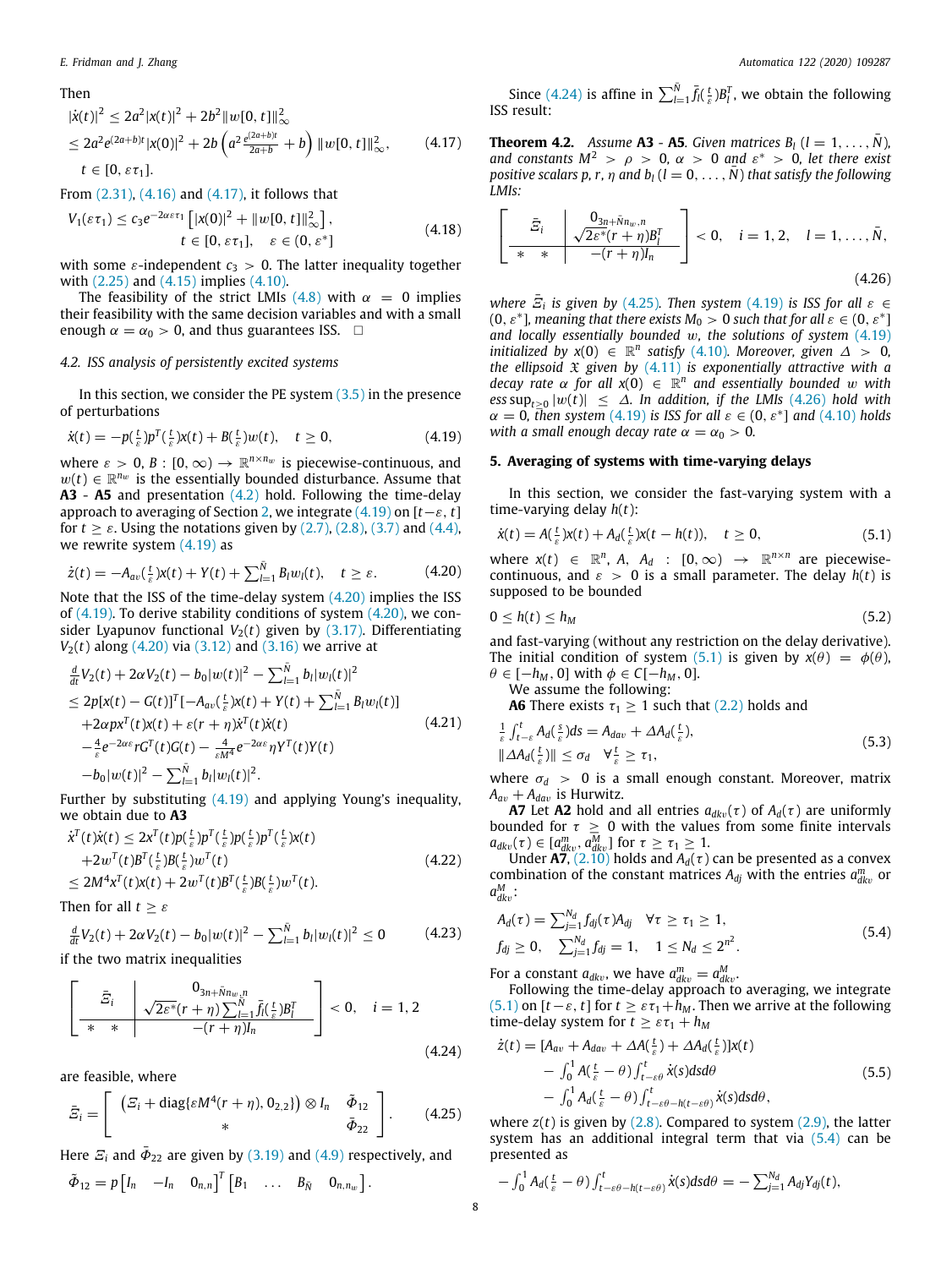where

$$
Y_{dj}(t) \stackrel{\Delta}{=} \int_0^1 f_{dj}(\frac{t}{\varepsilon} - \theta) \int_{t-\varepsilon\theta - h(t-\varepsilon\theta)}^t \dot{x}(s) ds d\theta.
$$
 (5.6)

Then system  $(5.5)$  can be rewritten as

$$
\dot{z}(t) = \left[A_{av} + A_{dav} + \Delta A(\frac{t}{\varepsilon}) + \Delta A_d(\frac{t}{\varepsilon})\right]x(t) \n- \sum_{i=1}^{N} A_i Y_i(t) - \sum_{j=1}^{N_d} A_{dj} Y_{dj}(t), \quad t \geq \varepsilon \tau_1 + h_M,
$$
\n(5.7)

where  $Y_i(t)$  and  $Y_{di}(t)$  are given by [\(2.12\)](#page-2-15) and [\(5.6\)](#page-8-0), respectively. Note that  $(5.1)$  $(5.1)$  $(5.1)$  is stable if the time-delay system  $(5.7)$  $(5.7)$  $(5.7)$  is stable. The latter system is a perturbation of the averaged system

$$
\dot{x}_{av}(t) = \left[A_{av} + A_{dav} + \Delta A(\tfrac{t}{\varepsilon}) + \Delta A_d(\tfrac{t}{\varepsilon})\right]x_{av}(t), \quad x_{av}(t) \in \mathbb{R}^n,
$$

which is exponentially stable for small enough  $\sigma$  and  $\sigma_d$ .

Let  $f_i^*$  (*i* = 1, ..., *N*) be defined by [\(2.13](#page-2-2)). Denote by  $f_{dj}^* > 0$  $(j = 1, \ldots, N_d)$  the following bounds:

$$
\int_0^1 (\varepsilon^* \theta + h_M) f_{dj}(\tau - \theta) d\theta \leq f_{dj}^* \quad \forall \tau \geq \tau_1 + \frac{h_M}{\varepsilon}.
$$
 (5.8)

We can always choose  $f_{dj}^* \leq \frac{\varepsilon^*}{2} + h_M$  since  $f_{dj} \in [0, 1].$ We now present the stability conditions for  $(5.1)$ :

<span id="page-8-12"></span>**Theorem 5.1.** *Assume* **A6** *and* **A7***. Given matrices Aa*v*, Ada*v*, A<sup>i</sup>*  $(i = 1, ..., N)$ *, A<sub>dj</sub>*  $(j = 1, ..., N_d)$ *, and constants*  $\sigma > 0$ *,*  $\sigma_d > 0$ *,*  $\alpha > 0$ ,  $\varepsilon^* > 0$  and  $h_M > 0$ , let there exist  $n \times n$  matrices  $P > 0$ ,  $R > 0$ ,  $H_i > 0$  (*i* = 1, ..., *N*),  $Q_j > 0$  (*j* = 1, ..., *N<sub>d</sub>*),  $S_1 > 0$ ,  $R_1 > 0$ , *U* and scalars  $\lambda > 0$ ,  $\lambda_d > 0$  that satisfy the following LMIs:

$$
\left[\begin{array}{cc} R_1 & U \\ * & R_1 \end{array}\right] \geq 0, \tag{5.9}
$$

$$
\left[\begin{array}{cc} \Omega & \Theta_{ij} \\ * & \Theta_2 \end{array}\right] < 0, \quad i = 1, \ldots, N, \quad j = 1, \ldots, N_d. \tag{5.10}
$$

*Here* Ω *is the symmetric matrix composed of*

$$
\Omega_{11} = P(A_{av} + A_{dav}) + (A_{av} + A_{dav})^T P + 2\alpha P
$$
  
\n
$$
+ \lambda \sigma^2 I_n + \lambda_d \sigma_d^2 I_n + S_1 - \frac{1}{h_M} e^{-2\alpha h_M} R_1,
$$
  
\n
$$
\Omega_{12} = -(A_{av} + A_{dav})^T P - 2\alpha P,
$$
  
\n
$$
\Omega_{13} = -\Omega_{23} = -P[A_1, ..., A_N],
$$
  
\n
$$
\Omega_{14} = \Omega_{18} = -\Omega_{24} = -\Omega_{28} = P,
$$
  
\n
$$
\Omega_{15} = \Omega_{56} = \frac{1}{h_M} e^{-2\alpha h_M} (R_1 - U),
$$
  
\n
$$
\Omega_{16} = \frac{1}{h_M} e^{-2\alpha h_M} U,
$$
  
\n
$$
\Omega_{17} = -\Omega_{27} = -P[A_{d1}, ..., A_{dN_d}],
$$
  
\n
$$
\Omega_{22} = -\frac{4}{\varepsilon^*} e^{-2\alpha \varepsilon^*} R + 2\alpha P,
$$
  
\n
$$
\Omega_{33} = -2e^{-2\alpha \varepsilon^*} diag\{\frac{1}{f_1^*} H_1, ..., \frac{1}{f_N^*} H_N\},
$$
  
\n
$$
\Omega_{44} = -\lambda I_n,
$$
  
\n
$$
\Omega_{55} = -\frac{1}{h_M} e^{-2\alpha h_M} (2R_1 - U - U^T),
$$
  
\n
$$
\Omega_{66} = -e^{-2\alpha h_M} S_1 - \frac{1}{h_M} e^{-2\alpha h_M} R_1,
$$
  
\n
$$
\Omega_{77} = -2e^{-2\alpha(\varepsilon^* + h_M)} diag\{\frac{1}{f_d^*} Q_1, ..., \frac{1}{f_d^* Q_N}\},
$$
  
\n
$$
\Omega_{88} = -\lambda_d I_n,
$$

*and other blocks are zero matrices with*  $f_i^*$  ( $i = 1, ..., N$ ) *and*  $f_{dj}^*$  $(j = 1, \ldots, N_d)$  *defined by* ([2.13](#page-2-2)) and ([5.8\)](#page-8-2) *respectively, and* 

<span id="page-8-9"></span><span id="page-8-1"></span><span id="page-8-0"></span>
$$
\Theta_{ij} = \begin{bmatrix}\n\sqrt{\varepsilon^*} A_i^T A_1 & \sqrt{h_M} A_i^T A_2 \\
0_{(N+2)n, n} & 0_{(N+2)n, n} \\
\sqrt{\varepsilon^*} A_{dj}^T A_1 & \sqrt{h_M} A_{dj}^T A_2 \\
0_{(N_d+2)n, n} & 0_{(N_d+2)n, n}\n\end{bmatrix},
$$
\n(5.12)\n
$$
\Theta_2 = -diag\{A_1, A_2\},
$$
\n
$$
A_1 = R + (H_1 + \dots + H_N) + (Q_1 + \dots + Q_{N_d}),
$$
\n
$$
A_2 = R_1 + 2(Q_1 + \dots + Q_{N_d}).
$$

*Then system* ([5.1\)](#page-7-7) *is exponentially stable with a decay rate* α *for all*  $\varepsilon \in (0, \varepsilon^*]$  and  $h(t) \in [0, h_M]$ , meaning that there exists  $M_0 > 0$ *such that for all*  $\varepsilon \in (0, \varepsilon^*]$ ,  $h(t) \in [0, h_M]$  *the solutions of* [\(5.1\)](#page-7-7) *initialized by*  $\phi \in C[-h_M, 0]$  *satisfy* 

<span id="page-8-11"></span>
$$
|x(t)|^2 \le M_0 e^{-2\alpha t} \|\phi\|_{C}^2 \quad \forall t \ge 0.
$$
 (5.13)

<span id="page-8-2"></span>*Moreover, if the LMIs* ([5.9](#page-8-3)) and [\(5.10\)](#page-8-4) *hold with*  $\alpha = 0$ , *then system* ([5.1](#page-7-7)) *is exponentially stable with a small enough decay rate*  $\alpha = \alpha_0 > 0$  for all  $\varepsilon \in (0, \varepsilon^*]$  and  $h(t) \in [0, h_M]$ .

**Proof.** Differentiating  $V_P(t)$  given by  $(2.17)$  $(2.17)$  $(2.17)$  along  $(5.7)$  $(5.7)$  $(5.7)$ , we have

<span id="page-8-5"></span>
$$
\frac{d}{dt}V_P(t) = 2[x(t) - G(t)]^T P[(A_{av} + A_{dav} + \Delta A(\frac{t}{\varepsilon}) + \Delta A(\frac{t}{\varepsilon}))X(t) - \sum_{i=1}^N A_i Y_i(t) - \sum_{j=1}^{N_d} A_{dj} Y_{dj}(t)].
$$
\n(5.14)

We use ([2.19\)](#page-2-7) and [\(2.22](#page-2-8)) to compensate the *G*(*t*)- and *Yi*(*t*)-terms in  $(5.14)$  $(5.14)$  $(5.14)$ . For the  $Y_{dj}(t)$ -terms, we choose

<span id="page-8-7"></span><span id="page-8-3"></span>
$$
V_{Q}(t) = \sum_{j=1}^{N_d} V_{Q_j}(t),
$$
  
\n
$$
V_{Q_j}(t) = 2 \int_0^1 \int_{t-\varepsilon\theta - h_M}^t e^{-2\alpha(t-s)} \times (5.15)
$$
  
\n
$$
\times (s - t + \varepsilon\theta + h_M)\dot{x}^T(s)Q_j\dot{x}(s)dsd\theta
$$
\n(5.15)

with  $Q_j > 0$ . Differentiating  $V_{Q_j}(t)$ , we have

<span id="page-8-4"></span>
$$
\frac{d}{dt}V_{Q_j}(t) + 2\alpha V_{Q_j}(t) = 2 \int_0^1 (\varepsilon \theta + h_M)\dot{x}^T(t)Q_j\dot{x}(t)d\theta \n-2 \int_0^1 \int_{t-\varepsilon \theta - h_M}^t e^{-2\alpha(t-s)}\dot{x}^T(s)Q_j\dot{x}(s)dsd\theta \n\le (\varepsilon + 2h_M)\dot{x}^T(t)Q_j\dot{x}(t) \n-2e^{-2\alpha(\varepsilon + h_M)} \int_0^1 \int_{t-\varepsilon \theta - h(t-\varepsilon \theta)}^t \dot{x}^T(s)Q_j\dot{x}(s)dsd\theta.
$$
\n(5.16)

By using Jensen's inequality  $(1.2)$  $(1.2)$  $(1.2)$ , taking into account  $(5.4)$  and employing the notations [\(5.8\)](#page-8-2), we obtain

$$
Y_{dj}^{T}(t)Q_{j}Y_{dj}(t)
$$
\n
$$
\leq \int_{0}^{1} \int_{t-\varepsilon\theta-h(t-\varepsilon\theta)}^{t} f_{dj}(\frac{t}{\varepsilon}-\theta) ds d\theta
$$
\n
$$
\times \int_{0}^{1} f_{dj}(\frac{t}{\varepsilon}-\theta) \int_{t-\varepsilon\theta-h(t-\varepsilon\theta)}^{t} \dot{x}^{T}(s)Q_{j}\dot{x}(s) ds d\theta
$$
\n
$$
\leq \int_{0}^{1} (\varepsilon\theta+h(t-\varepsilon\theta))f_{dj}(\frac{t}{\varepsilon}-\theta) d\theta
$$
\n
$$
\times \int_{0}^{1} \int_{t-\varepsilon\theta-h(t-\varepsilon\theta)}^{t} \dot{x}^{T}(s)Q_{j}\dot{x}(s) ds d\theta
$$
\n
$$
\leq f_{dj}^{*} \int_{0}^{1} \int_{t-\varepsilon\theta-h(t-\varepsilon\theta)}^{t} \dot{x}^{T}(s)Q_{j}\dot{x}(s) ds d\theta.
$$
\n(5.17)

<span id="page-8-8"></span>Then

<span id="page-8-6"></span>
$$
\frac{d}{dt}V_{Q_j}(t) + 2\alpha V_{Q_j}(t) \le (\varepsilon + 2h_M)\dot{x}^T(t)Q_j\dot{x}(t) \n- \frac{2}{\int_{\delta j}^{\infty} e^{-2\alpha(\varepsilon + h_M)}Y_{dj}^T(t)Q_jY_{dj(t)}.
$$
\n(5.18)

Note that via  $(2.10)$  $(2.10)$  and  $(5.4)$ , we can present system  $(5.1)$  as follows

<span id="page-8-10"></span>
$$
\dot{x}(t) = \sum_{i=1}^{N} f_i(\frac{t}{\varepsilon}) A_i x(t) + \sum_{j=1}^{N_d} f_{dj}(\frac{t}{\varepsilon}) A_{dj} x(t - h(t)).
$$
\n(5.19)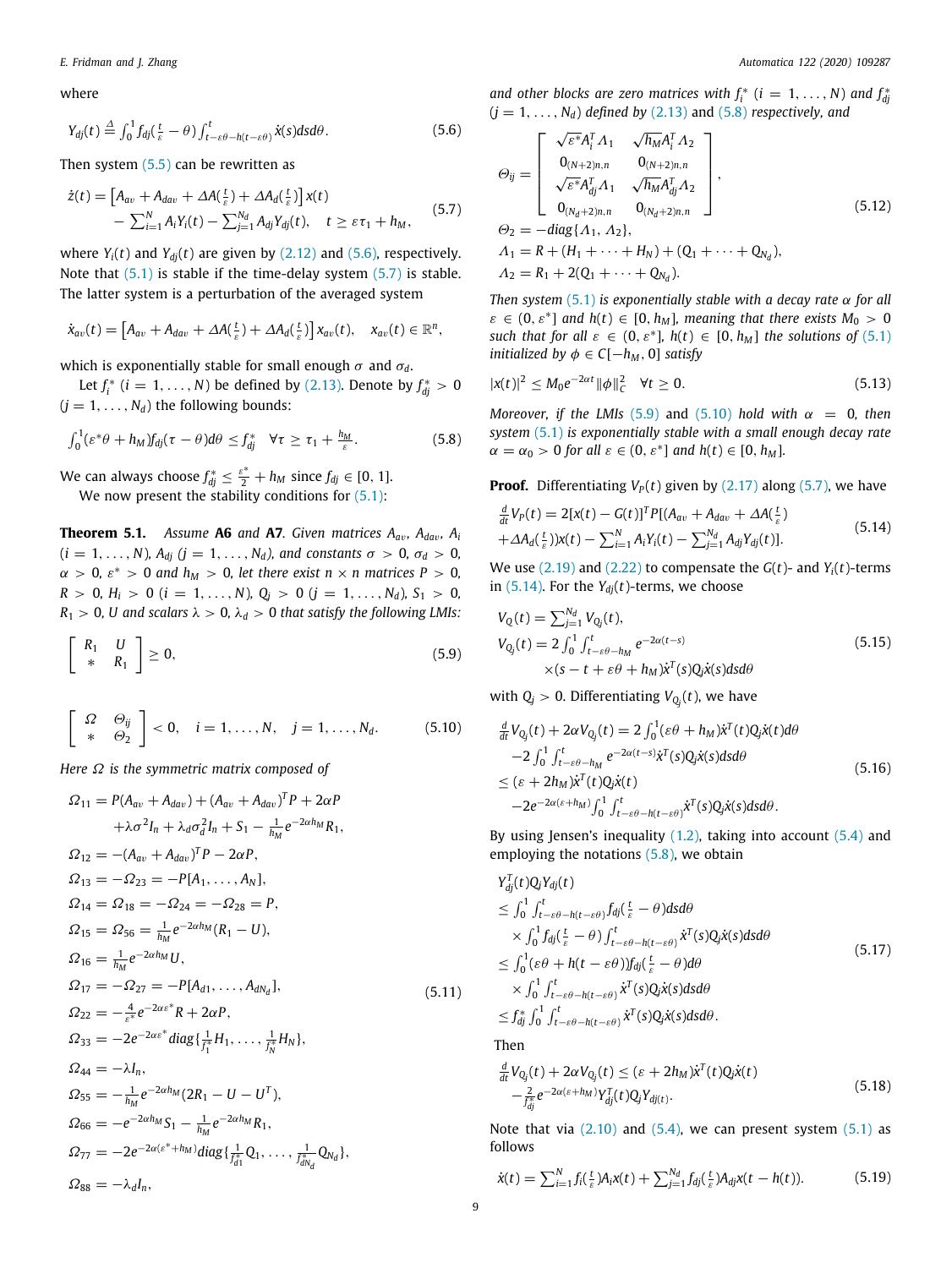Substitution of the latter representation into [\(5.18\)](#page-8-6) leads to the delayed state  $x(t - h(t))$ . To compensate  $x(t - h(t))$ , we add the following standard terms for delay-dependent stability (see p. 90 in [Fridman](#page-10-10) ([2014\)](#page-10-10)) to Lyapunov functional

$$
V_{S_1}(t) = \int_{t-h_M}^t e^{-2\alpha(t-s)} x^T(s) S_1 x(s) ds, \quad S_1 > 0,
$$
\n(5.20)

$$
V_{R_1}(t) = \int_{t-h_M}^t (s-t+h_M)e^{-2\alpha(t-s)}\dot{x}^T(s)R_1\dot{x}(s)ds,
$$
  
\n
$$
R_1 > 0.
$$
\n(5.21)

We have

$$
\frac{d}{dt}V_{S_1}(t) + 2\alpha V_{S_1}(t) \n= x^T(t)S_1x(t) - e^{-2\alpha h_M}x^T(t - h_M)S_1x(t - h_M).
$$
\n(5.22)

Further by [Park et al.](#page-10-28) [\(2011\)](#page-10-28), we obtain

$$
\frac{d}{dt}V_{R_1}(t) + 2\alpha V_{R_1}(t) \n= h_M \dot{x}^T(t)R_1 \dot{x}(t) - \int_{t-h_M}^t e^{-2\alpha(t-s)} \dot{x}^T(s)R_1 \dot{x}(s)ds \n\leq h_M \dot{x}^T(t)R_1 \dot{x}(t) - \frac{e^{-2\alpha h_M}}{h_M} \left[ \begin{array}{c} x(t) - x(t-h(t)) \\ x(t-h(t)) - x(t-h_M) \end{array} \right]^T \qquad (5.23)
$$
\n
$$
\times \left[ \begin{array}{c} R_1 & U \\ * & R_1 \end{array} \right] \left[ \begin{array}{c} x(t) - x(t-h(t)) \\ x(t-h(t)) - x(t-h_M) \end{array} \right],
$$

where matrix *U* satisfies ([5.9](#page-8-3)).

We now define a Lyapunov functional for system ([5.7](#page-8-1)):

$$
V_3(t) = V_P(t) + V_R(t) + V_H(t) + V_Q(t) + V_{S_1}(t) + V_{R_1}(t), \quad (5.24)
$$

where  $V_P(t)$ ,  $V_R(t)$ ,  $V_H(t)$ ,  $V_Q(t)$ ,  $V_{S_1}(t)$  and  $V_{R_1}(t)$  are, respectively, given by ([2.17\)](#page-2-6), ([2.19](#page-2-7)), [\(2.22\)](#page-2-8), ([5.15\)](#page-8-7), ([5.20](#page-9-0)) and [\(5.21\)](#page-9-1). It is clear from ([2.25](#page-3-8)) that  $V_3(t)$  is positive-definite for all  $\varepsilon \in (0, \varepsilon^*]$ , where due to [\(2.25](#page-3-8))  $V_3(t) \ge V_P(t) + V_R(t) > c_1 |x(t)|^2$  for some  $\varepsilon$ -independent  $c_1 > 0$ .

Taking into account [\(2.21\)](#page-2-9), ([2.23](#page-2-10)), [\(5.14\)](#page-8-5), [\(5.18](#page-8-6)), ([5.22](#page-9-2)) and ([5.23](#page-9-3)), we have

$$
\frac{d}{dt}V_3(t) + 2\alpha V_3(t) \le \xi_3^T(t)\Omega\xi_3(t) \n+ \dot{x}^T(t)(\varepsilon^* \Lambda_1 + h_M \Lambda_2)\dot{x}(t), \quad t \ge \varepsilon \tau_1 + h_M,
$$
\n(5.25)

where

$$
\xi_3^T(t) = [\xi_1^T(t), x^T(t - h(t)), x^T(t - h_M),Y_{d1}^T(t), \dots, Y_{dN_d}^T(t), x^T(t) \Delta A_d^T(\frac{t}{\varepsilon})],
$$
\n(5.26)

and  $\xi_1(t)$  is given by ([2.28](#page-3-9)),  $\Omega$  is the symmetric matrix composed of [\(5.11](#page-8-8)), and  $A_1$  and  $A_2$  are given by [\(5.12\)](#page-8-9). Substituting [\(5.19\)](#page-8-10) into [\(5.25\)](#page-9-4) and applying Schur complements, via [\(5.10\)](#page-8-4) we arrive at

$$
\frac{d}{dt}V_3(t) + 2\alpha V_3(t) \leq 0, \quad t \geq \varepsilon \tau_1 + h_M. \tag{5.27}
$$

The latter implies

$$
c_1|x(t)|^2 \le V_3(t) \le e^{-2\alpha(t-\varepsilon\tau_1 - h_M)}V_3(\varepsilon\tau_1 + h_M),
$$
  

$$
t \ge \varepsilon\tau_1 + h_M.
$$
 (5.28)

Denote 
$$
x_t(\theta) = x(t + \theta), \theta \in [-h_M, 0].
$$

$$
V_3(\varepsilon \tau_1 + h_M) \le c_2 \Big[ \|x_{\varepsilon \tau_1 + h_M}\|_C^2 + \int_{\varepsilon(\tau_1 - 1)}^{\varepsilon \tau_1 + h_M} |\dot{x}(s)|^2 ds \Big]
$$
(5.29)

for some  $\varepsilon$ -independent  $c_2 > 0$ . From [\(5.1\)](#page-7-7), it follows that

$$
x_t(\theta) = \begin{cases} \phi(t+\theta), & t+\theta < 0, \\ \phi(0) + \int_0^{t+\theta} [A(\frac{s}{\varepsilon})x(s) & t+\theta \ge 0, \\ +A_d(\frac{s}{\varepsilon})x(s-h(s))]ds, & t+\theta \ge 0. \end{cases}
$$
(5.30)

From [\(5.30\)](#page-9-5), we arrive at

$$
||x_t||_C \le ||\phi||_C + \int_0^t c_3 ||x_s||_C ds, \quad t \in [0, \varepsilon \tau_1 + h_M]
$$

for some  $\varepsilon$ -independent  $c_3 > 0$ . By the Gronwall inequality, the latter implies

<span id="page-9-0"></span>
$$
||x_t||_C \le e^{c_3 t} ||\phi||_C, \quad t \in [0, \varepsilon \tau_1 + h_M]. \tag{5.31}
$$

<span id="page-9-1"></span>From [\(5.1\)](#page-7-7) and ([5.31](#page-9-6)) we find

<span id="page-9-8"></span><span id="page-9-6"></span>
$$
|\dot{x}(t)|^2 \le c_4 \|\phi\|_{\mathcal{C}}^2, \quad t \in [0, \varepsilon \tau_1 + h_M]
$$
 (5.32)

with some  $\varepsilon$ -independent  $c_4 > 0$ . So, from ([5.29\)](#page-9-7), ([5.31](#page-9-6)) and ([5.32](#page-9-8)), we obtain

<span id="page-9-10"></span><span id="page-9-2"></span>
$$
V_3(\varepsilon \tau_1 + h_M)
$$
  
\n
$$
\leq c_2 \Big[ e^{2c_3(\varepsilon \tau_1 + h_M)} ||\phi||_C^2 + \int_{\varepsilon(\tau_1 - 1)}^{\varepsilon \tau_1 + h_M} c_4 ||\phi||_C^2 ds \Big]
$$
  
\n
$$
\leq c_5 e^{-2\alpha(\varepsilon \tau_1 + h_M)} ||\phi||_C^2
$$
\n(5.33)

for some  $\varepsilon$ -independent  $c_5 > 0$ . Clearly, [\(5.28](#page-9-9)) and [\(5.33](#page-9-10)) imply ([5.13](#page-8-11)) for some  $\varepsilon$ -independent  $M_0 > 0$ .  $\Box$ 

<span id="page-9-3"></span>We further extend our results to the ISS analysis of the perturbed system

<span id="page-9-11"></span>
$$
\dot{x}(t) = A(\frac{t}{\varepsilon})x(t) + A_d(\frac{t}{\varepsilon})x(t - h(t)) + B(\frac{t}{\varepsilon})w(t), \quad t \ge 0. \tag{5.34}
$$

Assume **A5** - **A7** and let ([2.10](#page-2-1)), [\(4.2\)](#page-6-0) and [\(5.4\)](#page-7-8) hold. By using arguments of [Theorems](#page-6-14) [4.1](#page-6-14) and [5.1,](#page-8-12) we arrive at the following ISS result:

**Theorem 5.2.** *Assume* **A5** *-* **A7***. Given matrices*  $A_{av}$ *,*  $A_{dav}$ *,*  $A_i$  *(i =*  $1, \ldots, N$ *),*  $A_{dj}$   $(j = 1, \ldots, N_d)$ ,  $B_l$   $(l = 1, \ldots, \bar{N})$ *, and constants*  $\sigma$  > 0,  $\sigma_d$  > 0,  $\alpha$  > 0,  $\varepsilon^*$  > 0 and  $h_M$  > 0, let there exist *n* × *n matrices P* > 0*, R* > 0*, H<sup>i</sup>* > 0 (*i* = 1, . . . , *N*)*, Q<sup>j</sup>* > 0  $(j = 1, ..., N_d)$ ,  $S_1 > 0$ ,  $R_1 > 0$ , U and scalars  $\lambda > 0$ ,  $\lambda_d > 0$  and  $b_l > 0$  ( $l = 0, \ldots, \overline{N}$ ) *that satisfy* ([5.9](#page-8-3)) *and the following LMIs:* 

<span id="page-9-12"></span>
$$
\left[\begin{array}{c|c}\n\Omega & \hat{\Phi}_{12} & \bar{\Theta}_{ijl} \\
\ast & \bar{\Phi}_{22} & \Theta_2\n\end{array}\right] < 0, \quad i = 1, \dots, N, \ j = 1, \dots, N_d,
$$
\n
$$
l = 1, \dots, \bar{N}
$$
\n
$$
(5.35)
$$

<span id="page-9-4"></span>*with*

$$
\hat{\Phi}_{12} = \begin{bmatrix} P & -P & 0_{n,(N+N_d+4)n} \end{bmatrix}^T \begin{bmatrix} B_1 & \dots & B_{\bar{N}} & 0_{n,n_w} \end{bmatrix},
$$
  
\n
$$
\bar{\Theta}_{ijl} = \begin{bmatrix} \frac{\Theta_{ij}}{\sqrt{\varepsilon^* B_l^T} A_1} & \frac{\Theta_{\bar{N}n_w,n}}{\sqrt{N_M B_l^T} A_2} \end{bmatrix},
$$
\n(5.36)

*where*  $\bar{\Phi}_{22}$  *is given by* [\(4.9\)](#page-6-6),  $\Omega$  *is the symmetric matrix composed of* [\(5.11\)](#page-8-8)*, and*  $\Theta_{ij}$ *,*  $\Theta_2$ *,*  $\Lambda_1$  *and*  $\Lambda_2$  *are given by* ([5.12](#page-8-9))*. Then system*  $(5.34)$  $(5.34)$  $(5.34)$  *is ISS for all*  $\varepsilon \in (0, \varepsilon^*]$  *and*  $h(t) \in [0, h_M]$ *, meaning that there exists*  $M_0 > 0$  *such that for all*  $\varepsilon \in (0, \varepsilon^*]$ ,  $h(t) \in [0, h_M]$ *and locally essentially bounded* w*, the solutions of system* [\(5.34\)](#page-9-11) *initialized by*  $\phi \in C[-h_M, 0]$  *satisfy* ([4.10\)](#page-6-5) *with*  $|x(0)|^2$  *changed by*  $\|\phi\|_{C}^{2}$ . Moreover, given  $\Delta > 0$ , the ellipsoid  $\mathfrak X$  given by ([4.11](#page-6-13)) is *exponentially attractive (meaning that*  $x(t)$  *approaches*  $\tilde{x}$  *for t*  $\rightarrow$  $\infty$ *)* with a decay rate α for all  $\phi$  ∈ C[−*h<sub>M</sub>*, 0] and essentially *bounded* w with  $\text{ess sup}_{t\geq 0} |w(t)| \leq \Delta$ . In addition, if the LMIs ([5.9](#page-8-3)) and ([5.35](#page-9-12)) *hold with*  $\alpha = 0$ , *then system* [\(5.34\)](#page-9-11) *is ISS for all*  $\varepsilon \in (0, \varepsilon^*]$  and  $(4.10)$  $(4.10)$  with  $|x(0)|^2$  changed by  $||\phi||_C^2$  holds with a *small enough decay rate*  $\alpha = \alpha_0 > 0$ *.* 

<span id="page-9-9"></span><span id="page-9-7"></span>**Example 5.1.** Consider a delayed version of the switched uncertain system considered in [Example](#page-4-7) [2.2](#page-4-7):

<span id="page-9-13"></span><span id="page-9-5"></span>
$$
\dot{x}(t) =
$$
\n
$$
\begin{cases}\n(\bar{A}_{d1} + \Delta \bar{A}_{d1}(\frac{t}{\varepsilon}))x(t - h(t)), & t \in [k\varepsilon, k\varepsilon + \beta\varepsilon), \\
(\bar{A}_{d2} + \Delta \bar{A}_{d2}(\frac{t}{\varepsilon}))x(t - h(t)), & t \in [k\varepsilon + \beta\varepsilon, (k+1)\varepsilon),\n\end{cases}
$$
\n(5.37)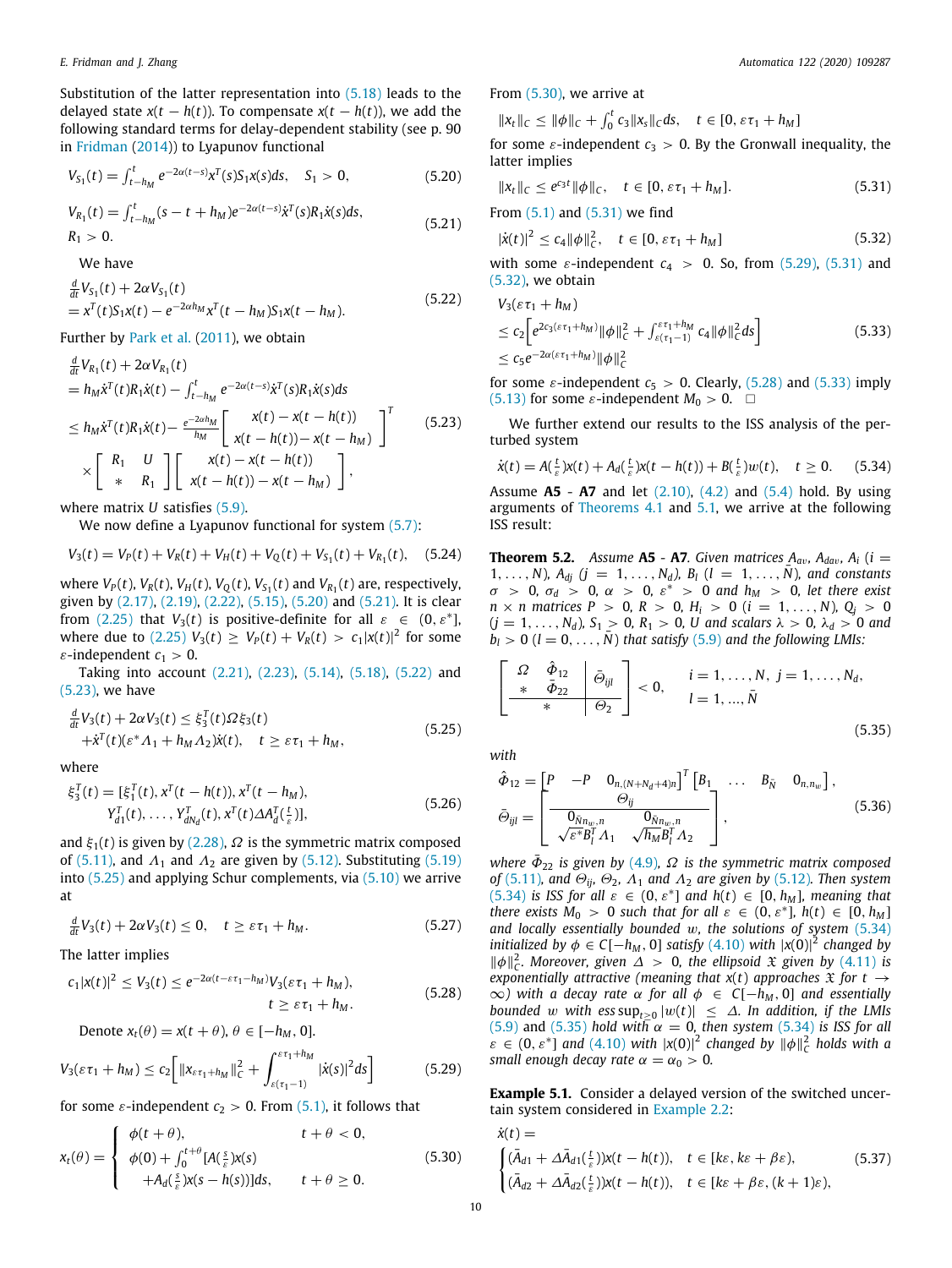where  $\varepsilon > 0$ ,  $k = 0, 1, \ldots$  and  $\beta \in (0, 1)$ . Here  $\bar{A}_{d1}$ ,  $\Delta \bar{A}_{d1}(\frac{t}{\varepsilon})$ ,  $\bar{A}_{d2}$  and  $\Delta \bar{A}_{d2}(\frac{t}{\varepsilon})$  are equal to  $\bar{A}_1$ ,  $\Delta \bar{A}_1(\frac{t}{\varepsilon})$ ,  $\bar{A}_2$  and  $\Delta \bar{A}_2(\frac{t}{\varepsilon})$  given by [\(2.37](#page-4-3)) respectively. Then by using the functions  $\chi_1$  and  $\chi_2$ defined below  $(2.38)$ , system  $(5.37)$  can be presented as  $(5.34)$ with  $A(\tau) = 0$  and

$$
A_d(\tau) = \sum_{i=1}^2 \chi_i(\tau) (\bar{A}_{di} + \Delta \bar{A}_{di}(\tau)),
$$
  
\n
$$
\tau = \frac{t}{\varepsilon} \in [k, k+1), \quad k = 0, 1, ...,
$$
\n(5.38)

Choose  $\beta = 0.4$  that leads to Hurwitz

$$
A_{av}+A_{dav}=\beta\bar{A}_{d1}+(1-\beta)\bar{A}_{d2},
$$

and

$$
\Delta A(\tau) = 0,\Delta A_d(\tau) = \int_0^\beta \Delta \bar{A}_{d1}(\tau - \theta) d\theta + \int_\beta^1 \Delta \bar{A}_{d1}(\tau - \theta) d\theta
$$

implying  $\sigma = 0$  and  $\sigma_d = g_1$  with  $g_1$  given by ([2.37](#page-4-3)). Note that  $A_{av} = 0$  in this example is not Hurwitz. Since  $A_d(\tau)$  is not continuous, the classical results with asymptotic methods [\(Hale](#page-10-13) [& Lunel](#page-10-13), [1990](#page-10-13); [Lehman & Weibel,](#page-10-14) [1999\)](#page-10-14) are not applicable here.

The bounds  $(5.8)$  in this example can be found as

$$
\int_0^1 (\varepsilon^* \theta + h_M) \chi_1(\tau - \theta) d\theta
$$
  
\n
$$
\leq 0.5 \varepsilon^* [1 - (1 - \beta)^2] + h_M \beta \stackrel{\Delta}{=} f_{di}^*, \quad i = 1, 2,
$$
  
\n
$$
\int_0^1 (\varepsilon^* \theta + h_M) \chi_2(\tau - \theta) d\theta
$$
  
\n
$$
\leq 0.5 \varepsilon^* (1 - \beta^2) + h_M (1 - \beta) \stackrel{\Delta}{=} f_{di}^*, \quad i = 3, 4.
$$
\n(5.39)

We verify the feasibility of LMIs ([5.9](#page-8-3)) and ([5.10](#page-8-4)) in the four vertices given by  $(2.39)$  $(2.39)$  with  $A_i$  changed by  $A_{di}$  (also here two vertices for  $g_1 = 0$ ). We find the following upper bounds  $h_M$  that preserve the exponential stability of ([5.37](#page-9-13)) either with a small enough decay rate (for  $\alpha = 0$ ) or with a decay rate  $\alpha = 0.005$  for all  $\varepsilon \in (0, \varepsilon^*]$  and  $h(t) \in [0, h_M]$  (to be compared with the results given by  $(2.41)$  for  $h(t) \equiv 0$ :

 $g_1 = 0,$   $\varepsilon^* = 0.05$ :  $\alpha = 0,$   $h_M = 0.0516$ ;  $\alpha = 0.005,$   $h_M = 0.0259$ ;  $\alpha = 0.005,$   $h_M = 0.0259;$ <br>  $\alpha = 0,$   $h_M = 0.0140;$  $g_1 = 0.01,$   $\varepsilon^* = 0.0015:$   $\alpha = 0,$   $h_M = 0.0140;$  $\alpha = 0.005$ ,  $h_M = 0.0010$ .

Thus, the perturbed switched uncertain system ([5.37](#page-9-13)) is ISS for  $\varepsilon \in (0, \varepsilon^*]$  and  $h(t) \in [0, h_M]$ .

### **6. Conclusions**

This paper has presented a constructive method to averaging of linear systems with piecewise-continuous almost periodic coefficients. The introduced time-delay approach allows, for the first time, to derive efficient LMI-based conditions on the upper bound of the small parameter that preserves the stability. The method has been extended to persistently excited systems and to ISS analysis, as well as to averaging of systems with time-varying delay.

We have suggested some simple Lyapunov functionals for the transformed time-delay system, and we expect that in the future the results may be improved e.g. by using advanced Lyapunovbased methods (for example, by using augmented Lyapunov functionals with appropriate integral inequalities). The time-delay approach may be further extended to more general classes of systems and applied to various control problems that employ averaging. These problems may include vibrational control, stabilization by switching and extremum seeking ([Scheinker & Krstić,](#page-10-29) [2017\)](#page-10-29).

# **References**

- <span id="page-10-0"></span>[Bogoliubov, N., & Mitropolsky, Y. \(1961\).](http://refhub.elsevier.com/S0005-1098(20)30486-6/sb1) *Asymptotic methods in the theory of [non-linear oscillations](http://refhub.elsevier.com/S0005-1098(20)30486-6/sb1)*. CRC Press.
- <span id="page-10-16"></span>[Butcher, E., & Mann, B. \(2009\). Stability analysis and control of linear periodic](http://refhub.elsevier.com/S0005-1098(20)30486-6/sb2) [delayed systems using Chebyshev and temporal finite element methods.](http://refhub.elsevier.com/S0005-1098(20)30486-6/sb2) [In B. Balachandran, D. Gilsinn, & T. Kalmar-Nagy \(Eds.\),](http://refhub.elsevier.com/S0005-1098(20)30486-6/sb2) *Delay differential [equations: recent advances and new directions](http://refhub.elsevier.com/S0005-1098(20)30486-6/sb2)* (pp. 93–129). New York: [Springer.](http://refhub.elsevier.com/S0005-1098(20)30486-6/sb2)
- <span id="page-10-1"></span>[Cheng, X., Tan, Y., & Mareels, I. \(2018\). On robustness analysis of linear](http://refhub.elsevier.com/S0005-1098(20)30486-6/sb3) [vibrational control systems.](http://refhub.elsevier.com/S0005-1098(20)30486-6/sb3) *Automatica*, *87*, 202–209.
- <span id="page-10-27"></span>[Efimov, D., & Fradkov, A. \(2015\). Design of impulsive adaptive observers for](http://refhub.elsevier.com/S0005-1098(20)30486-6/sb4) [improvement of persistency of excitation.](http://refhub.elsevier.com/S0005-1098(20)30486-6/sb4) *International Journal of Adaptive [Control and Signal Processing](http://refhub.elsevier.com/S0005-1098(20)30486-6/sb4)*, *29*(6), 765–782.
- <span id="page-10-8"></span>[Fridman, E. \(1992\). Use of models with aftereffect in the problem of the design](http://refhub.elsevier.com/S0005-1098(20)30486-6/sb5) [of optimal digital-control systems.](http://refhub.elsevier.com/S0005-1098(20)30486-6/sb5) *Automation and Remote Control*, *53*(10), [1523–1528.](http://refhub.elsevier.com/S0005-1098(20)30486-6/sb5)
- <span id="page-10-6"></span>[Fridman, E. \(2002\). Effects of small delays on stability of singularly perturbed](http://refhub.elsevier.com/S0005-1098(20)30486-6/sb6) systems. *Automatica*, *38*[\(5\), 897–902.](http://refhub.elsevier.com/S0005-1098(20)30486-6/sb6)
- <span id="page-10-10"></span>Fridman, E. (2014). *[Introduction to time-delay Systems: analysis and control](http://refhub.elsevier.com/S0005-1098(20)30486-6/sb7)*. [Birkhauser.](http://refhub.elsevier.com/S0005-1098(20)30486-6/sb7)
- <span id="page-10-9"></span>[Fridman, E., Seuret, A., & Richard, J. P. \(2004\). Robust sampled-data stabi](http://refhub.elsevier.com/S0005-1098(20)30486-6/sb8)[lization of linear systems: an input delay approach.](http://refhub.elsevier.com/S0005-1098(20)30486-6/sb8) *Automatica*, *40*(8), [1441–1446.](http://refhub.elsevier.com/S0005-1098(20)30486-6/sb8)
- <span id="page-10-24"></span>[Fridman, E., & Shaikhet, L. \(2016\). Delay-induced stability of vector second-order](http://refhub.elsevier.com/S0005-1098(20)30486-6/sb9) [systems via simple Lyapunov functionals.](http://refhub.elsevier.com/S0005-1098(20)30486-6/sb9) *Automatica*, *74*, 288–296.
- <span id="page-10-22"></span>Fridman, E., & Zhang, J. (2020). Stability analysis by averaging: a time-delay approach. In *IFAC World Congress, Berlin 2020*.
- <span id="page-10-19"></span>[Gomez, M. A., Ochoa, G., & Mondié, S. \(2016\). Necessary exponential stability](http://refhub.elsevier.com/S0005-1098(20)30486-6/sb11) [conditions for linear periodic time-delay systems.](http://refhub.elsevier.com/S0005-1098(20)30486-6/sb11) *International Journal of [Robust and Nonlinear Control](http://refhub.elsevier.com/S0005-1098(20)30486-6/sb11)*, *26*(18), 3996–4007.
- <span id="page-10-13"></span>[Hale, J. K., & Lunel, S. M. V. \(1990\). Averaging in infinite dimensions.](http://refhub.elsevier.com/S0005-1098(20)30486-6/sb12) *Journal of [Integral Equations and Applications](http://refhub.elsevier.com/S0005-1098(20)30486-6/sb12)*, 463–494.
- <span id="page-10-25"></span>Hale, J. K., & Lunel, S. M. V. (1993). *[Introduction to functional differential equations](http://refhub.elsevier.com/S0005-1098(20)30486-6/sb13)*. [New York: Springer Science & Business Media.](http://refhub.elsevier.com/S0005-1098(20)30486-6/sb13)
- <span id="page-10-11"></span>[Hetel, L., & Fridman, E. \(2013\). Robust sampled–data control of switched affine](http://refhub.elsevier.com/S0005-1098(20)30486-6/sb14) systems. *[IEEE Transactions on Automatic Control](http://refhub.elsevier.com/S0005-1098(20)30486-6/sb14)*, *58*(11), 2922–2928.
- <span id="page-10-17"></span>Insperger, T., & Stépán, G. (2011). *[Semi-discretization for time-delay systems:](http://refhub.elsevier.com/S0005-1098(20)30486-6/sb15) [stability and engineering applications](http://refhub.elsevier.com/S0005-1098(20)30486-6/sb15)*. New York: Springer.
- <span id="page-10-2"></span>Khalil, H. K. (2002). *Nonlinear systems* [\(3rd ed.\). Prentice Hall.](http://refhub.elsevier.com/S0005-1098(20)30486-6/sb16)
- <span id="page-10-3"></span>[Kokotovic, P. V., & Khalil, H. K. \(1986\).](http://refhub.elsevier.com/S0005-1098(20)30486-6/sb17) *Singular perturbations in systems and control*[. IEEE press.](http://refhub.elsevier.com/S0005-1098(20)30486-6/sb17)
- <span id="page-10-14"></span>[Lehman, B., & Weibel, S. P. \(1999\). Fundamental theorems of averaging for](http://refhub.elsevier.com/S0005-1098(20)30486-6/sb18) [functional differential equations.](http://refhub.elsevier.com/S0005-1098(20)30486-6/sb18) *Journal of Differential Equations*, *152*(1), [160–190.](http://refhub.elsevier.com/S0005-1098(20)30486-6/sb18)
- <span id="page-10-20"></span>[Letyagina, O. N., & Zhabko, A. P. \(2009\). Robust stability analysis of linear periodic](http://refhub.elsevier.com/S0005-1098(20)30486-6/sb19) systems with time delay. *[International Journal of Modern Physics A](http://refhub.elsevier.com/S0005-1098(20)30486-6/sb19)*, *24*(5), [893–907.](http://refhub.elsevier.com/S0005-1098(20)30486-6/sb19)
- <span id="page-10-12"></span>[Liu, K., Selivanov, A., & Fridman, E. \(2019\). Survey on time-delay approach to](http://refhub.elsevier.com/S0005-1098(20)30486-6/sb20) networked control. *[Annual Review Control](http://refhub.elsevier.com/S0005-1098(20)30486-6/sb20)*, *48*, 57–79.
- <span id="page-10-21"></span>[Mazenc, F., & Malisoff, M. \(2017\). Extensions of Razumikhin's theorem and](http://refhub.elsevier.com/S0005-1098(20)30486-6/sb21) [Lyapunov–Krasovskii functional constructions for time-varying systems with](http://refhub.elsevier.com/S0005-1098(20)30486-6/sb21) delay. *[Automatica](http://refhub.elsevier.com/S0005-1098(20)30486-6/sb21)*, *78*, 1–13.
- <span id="page-10-18"></span>[Michiels, W., & Niculescu, S.-I. \(2014\).](http://refhub.elsevier.com/S0005-1098(20)30486-6/sb22) *Stability, control, and computation for [time-delay systems: an eigenvalue-based approach. Vol. 27](http://refhub.elsevier.com/S0005-1098(20)30486-6/sb22)*. SIAM.
- <span id="page-10-7"></span>[Mikheev, Y., Sobolev, V., & Fridman, E. \(1988\). Asymptotic analysis of digital](http://refhub.elsevier.com/S0005-1098(20)30486-6/sb23) control systems. *[Automation and Remote Control](http://refhub.elsevier.com/S0005-1098(20)30486-6/sb23)*, *49*, 1175–1180.
- <span id="page-10-4"></span>[Moreau, L., & Aeyels, D. \(2000\). Practical stability and stabilization.](http://refhub.elsevier.com/S0005-1098(20)30486-6/sb24) *IEEE [Transactions on Automatic Control](http://refhub.elsevier.com/S0005-1098(20)30486-6/sb24)*, *45*(8), 1554–1558.
- <span id="page-10-28"></span>[Park, P. G., Ko, J., & Jeong, C. \(2011\). Reciprocally convex approach to stability](http://refhub.elsevier.com/S0005-1098(20)30486-6/sb25) [of systems with time-varying delays.](http://refhub.elsevier.com/S0005-1098(20)30486-6/sb25) *Automatica*, *47*, 235–238.
- <span id="page-10-26"></span>[Pogromsky, A. Y., & Matveev, A. \(2017\). Stability analysis of PE systems via](http://refhub.elsevier.com/S0005-1098(20)30486-6/sb26) Steklov's averaging technique. *[International Journal of Adaptive Control and](http://refhub.elsevier.com/S0005-1098(20)30486-6/sb26) [Signal Processing](http://refhub.elsevier.com/S0005-1098(20)30486-6/sb26)*, *31*(1), 138–144.
- <span id="page-10-29"></span>Scheinker, A., & Krstić, M. (2017). *[Model-free stabilization by extremum seeking](http://refhub.elsevier.com/S0005-1098(20)30486-6/sb27)*. [Springer.](http://refhub.elsevier.com/S0005-1098(20)30486-6/sb27)
- <span id="page-10-23"></span>[Solomon, O., & Fridman, E. \(2013\). New stability conditions for systems with](http://refhub.elsevier.com/S0005-1098(20)30486-6/sb28) [distributed delays.](http://refhub.elsevier.com/S0005-1098(20)30486-6/sb28) *Automatica*, *49*(11), 3467–3475.
- <span id="page-10-15"></span>[Strygin, V. \(1970\). The averaging principle for equations with heredity.](http://refhub.elsevier.com/S0005-1098(20)30486-6/sb29) *Ukrainian [Mathematical Journal](http://refhub.elsevier.com/S0005-1098(20)30486-6/sb29)*, *22*(4), 430–439.
- <span id="page-10-5"></span>[Teel, A. R., Moreau, L., & Nesic, D. \(2003\). A unified framework for input-to-state](http://refhub.elsevier.com/S0005-1098(20)30486-6/sb30) [stability in systems with two time scales.](http://refhub.elsevier.com/S0005-1098(20)30486-6/sb30) *IEEE Transactions on Automatic Control*, *48*[\(9\), 1526–1544.](http://refhub.elsevier.com/S0005-1098(20)30486-6/sb30)